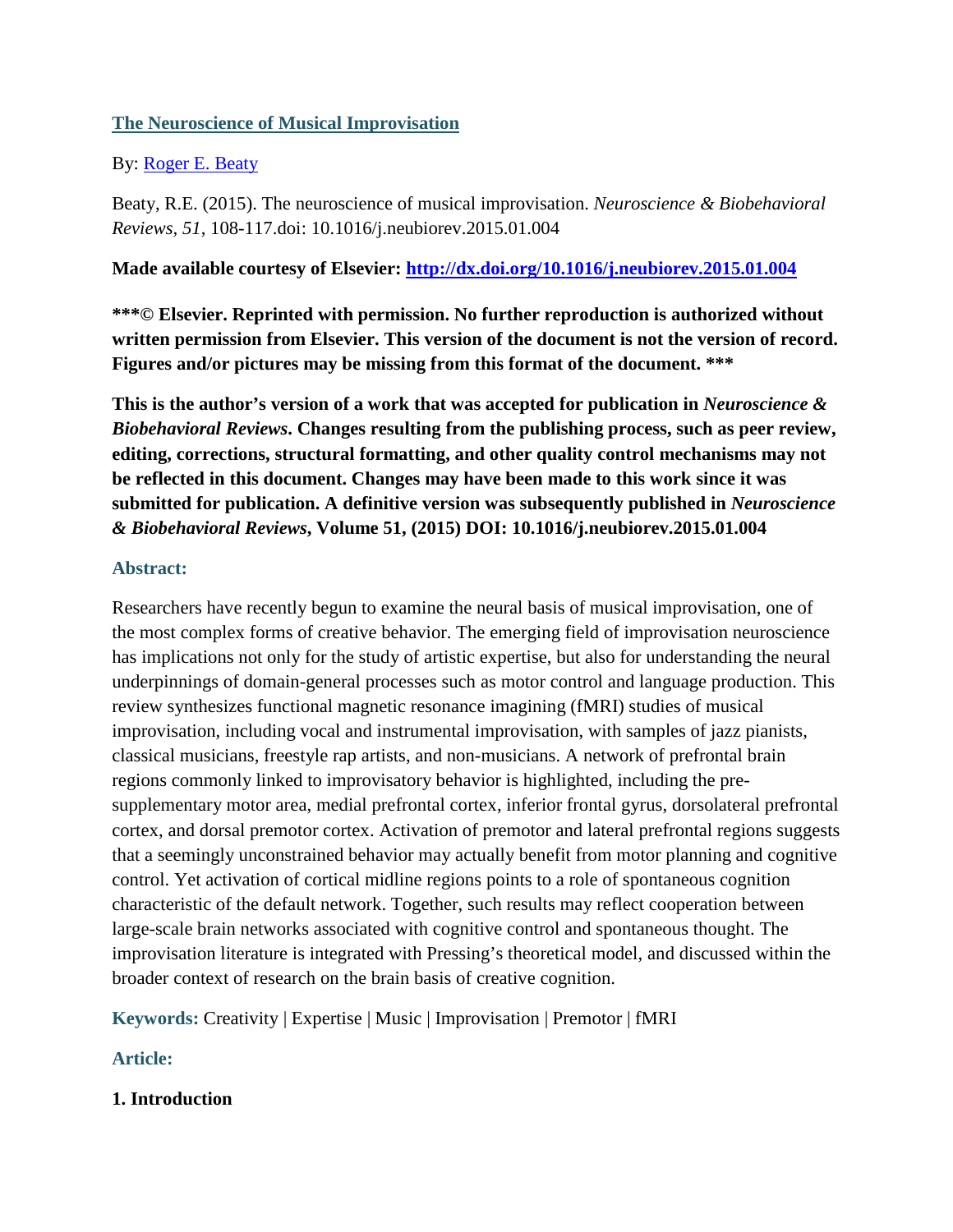Improvisation is one of the most complex forms of creative behavior. The improvising musician faces the unique challenge of managing several simultaneous processes in real-time—generating and evaluating melodic and rhythmic sequences, coordinating performance with other musicians in an ensemble, and executing elaborate fine-motor movements—all with the overall goal of creating esthetically appealing music. Other forms of artistic performance, while similarly demanding, do not require such spontaneous creativity. The question of how musicians improvise is relevant not only to the psychology of music, it also has implications for the psychology of creativity, as understanding the nature of creativity at a high level of skilled performance may shed light on domain-general processes underlying creative cognition. Improvisation research may also inform basic cognitive neuroscience because it provides a unique look at how acquired expertise shapes brain structure and function.

An increasing number of studies are employing neuroimaging methods to explore the brain basis of spontaneous musical composition, using samples of jazz pianists, classical musicians, freestyle rap artists, and non-musicians. Much of this research has focused on understanding the extent to which brain regions associated with executive control mechanisms underlie improvised behavior. Does improvisation rely on the musician's ability to control the creative process, or rather on his or her ability to "let go" of control and allow spontaneous processes to unfold? This review examines the issue of cognitive control in creative thought with the overarching goal of understanding the cognitive and neural underpinnings of musical improvisation.

### 1.1. Pressing's model of improvisation

Perhaps the most influential model of musical improvisation was developed by Pressing, 1988 and Pressing, 1998. Following in the literature on expert performance (Ericsson et al., 1993), Pressing's theory is grounded in the notion that improvisation is an acquired skill that requires a substantial amount of training to achieve expertise. A large body of research in a range of domains suggests that expertise is achieved through deliberate practice, an individually tailored regimen of intensive training typically undertaken with the guidance of an expert instructor (Ericsson et al., 1993). According to the deliberate practice view, eminence in a domain is rarely achieved without thousands of hours of deliberate practice: Ericsson and colleagues have repeatedly demonstrated that experts typically engage in 10,000 h of deliberate practice over the course of ten years before achieving eminence in their field (i.e., the "10-year rule"; Simon and Chase, 1973). Recently, however, researchers have emphasized the role of general cognitive abilities (e.g., working memory capacity; Meinz and Hambrick, 2010) and genetic predispositions (Ericsson, 2013 and Tucker and Collins, 2012) in explaining expert performance, thus providing support for the notion that practice is "necessary but not sufficient" for high-level performance (Hambrick et al., 2014 and Hambrick and Meinz, 2011).

Domain-specific expertise seems especially relevant to musical improvisation. In addition to the physical and psychological constraints common to other domains of skilled performance, jazz musicians must perform under extraordinary temporal constraints. Improvising requires the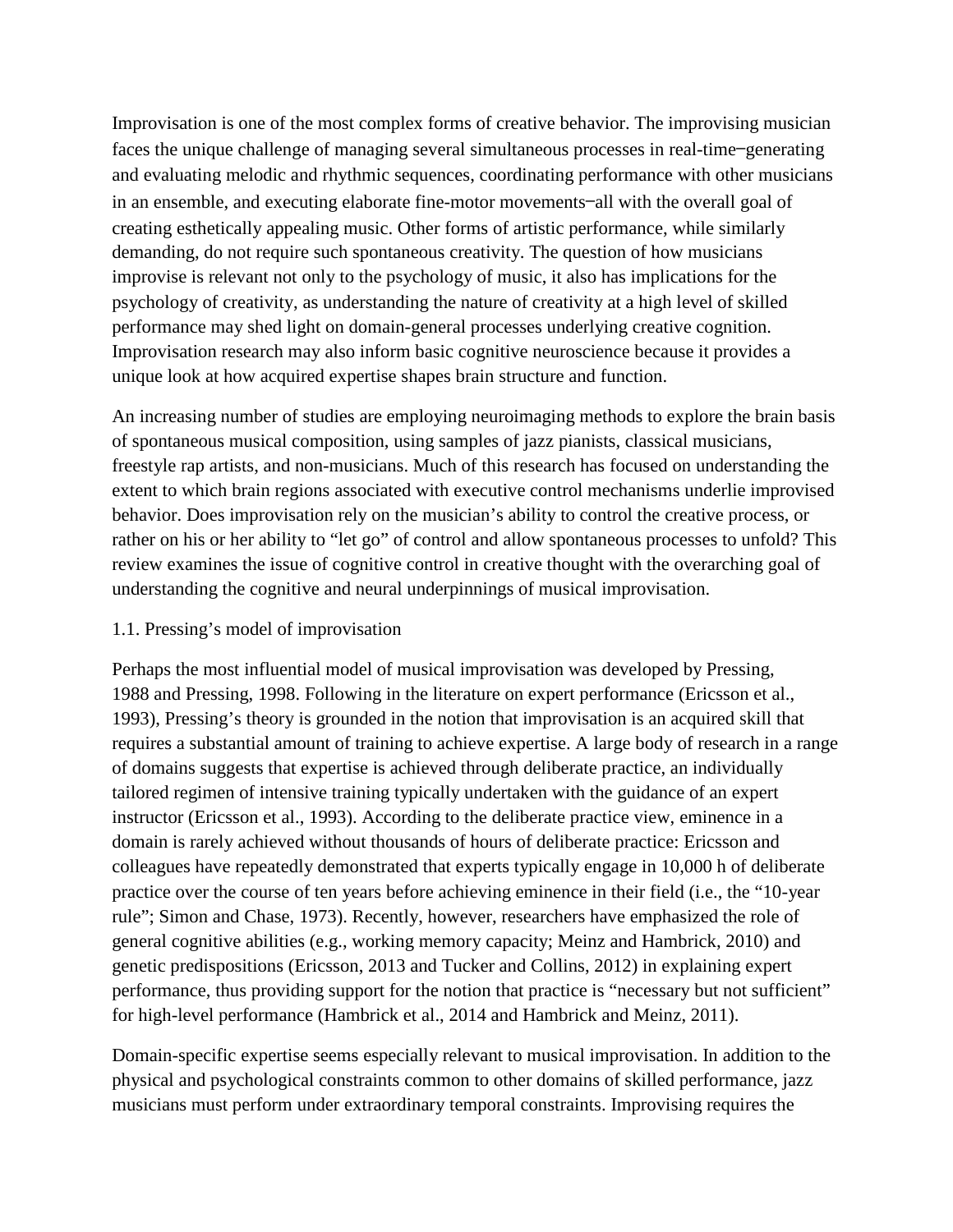simultaneous execution of several processes in real-time, including sensory and perceptual encoding, motor control, performance monitoring, and memory retrieval, among others (Pressing, 1988). Deliberate practice automates some of these processes, freeing attentional resources for other higher-order processes (e.g., generating and evaluating musical ideas). In the absence of such improvisational fluency, the improviser will have difficulty effectively interacting with other members of an ensemble and exerting control over the development of his or her performance.

According to Pressing's model, improvisational expertise involves the interplay between referent processes and a domain-specific knowledge base. Referents consist of cognitive, perceptual, or emotional processes; the knowledge base consists of hierarchical knowledge structures stored in long-term memory (Pressing, 1988). Pressing described referents as a series of well-rehearsed retrieval cues that are deployed during performance, minimizing processing demands and guiding idea generation. Referents interact with procedural and declarative information stored in a domain-specific knowledge base. Through deliberate practice, musicians build a database of generalized motor programs, which can be fluently accessed and executed during performance.

Another component of Pressing's model is perceptual feedback and error correction. These processes allow the improviser to minimize the distance between intended and actual performance (Pressing, 1988 and Pressing, 1998). Pressing distinguishes between short-term (ongoing motor movements) and long-term (decision making and response selection) feedback both of which are essential for improvisational fluency. In contrast to "open-loop" theories of skilled performance, which consist of a simple input, processing, and output procedure, Pressing advances a "closed loop" model, which extends open-loop models by including feedback integration within the system. Ongoing performance is thus monitored by comparing actual output with intended output, and future performance is adjusted accordingly.

Pressing (1988) conceptualized improvisation as a series of generative and evaluative processes. Although these processes involve some level of cognitive control and conscious monitoring, Pressing emphasized the role of automatized motor processes and routines (e.g., well-rehearsed action sequences). Because of the high demands on information processing and decision-making, Pressing argued that improvisational fluency relies on automatized processes that require minimal conscious attention. The extent to which creative thought relies upon such top-down and bottom-up processes remains a point of debate in the literature on musical improvisation as well as in the literature on domain-general creative cognition (cf. Abraham, 2014, Beaty et al., 2014c, Jung et al., 2013, McMillan et al., 2013,Mok, 2014 and Sowden et al., 2014).

## 1.2. Domain-general creative cognition

The study of musical improvisation provides an opportunity to investigate creativity at a high level of skilled performance. Although improvisation research has traditionally been restricted to the field of musicology, it is also of growing interest to researchers in the field of creativity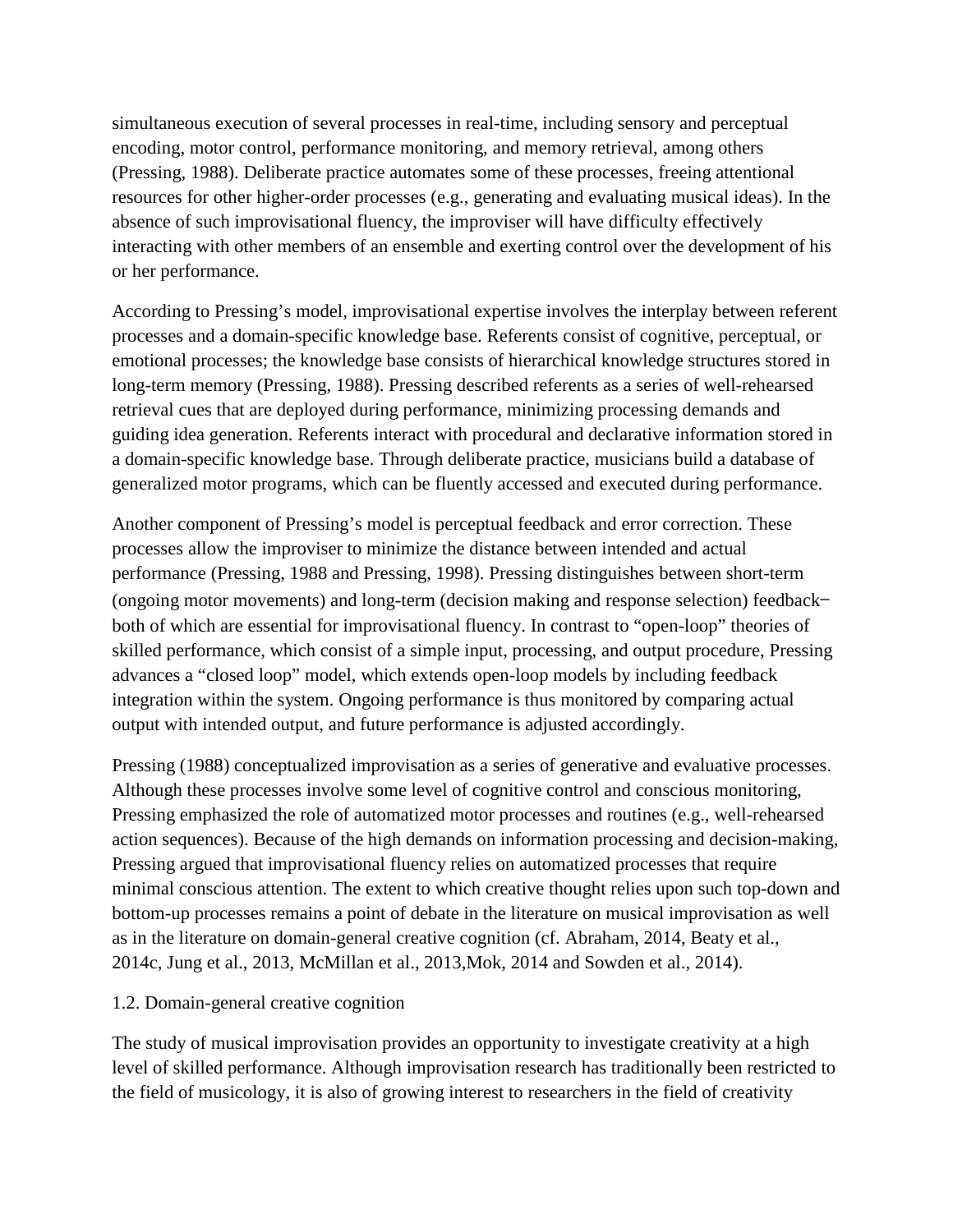science. Several literature reviews and meta-analyses on the neuroscience of creativity include studies on musical improvisation (e.g., Dietrich and Kanso, 2010; Gonen-Yaacovi et al., 2013). Moreover, results from behavioral and neurophysiological research suggest that improvisation taps domain-general processes such as divergent thinking (Beaty et al., 2013) and cognitive flexibility (de Manzano and Ullén, 2012b).

The cognitive and neural basis of creative thought has been a topic of increasing empirical interest. Much of this work has employed divergent thinking tasks, the most common of which is the alternate uses task. Such tasks require the generation of novel uses for everyday objects (e.g., a brick), and they are typically scored in terms of fluency (the number of ideas) and originality (the creative quality of ideas). A growing body of evidence suggests that individual differences in divergent thinking reflect a domain-general creative ability: performance on divergent thinking tasks has been shown to predict both past and future creative achievements (Jauk et al., 2014, Plucker, 1999 and Torrance, 1988). Moreover, a recent study found that divergent thinking ability in jazz students predicted expert ratings of improvisational performance, controlling for cumulative lifetime practice hours (Beaty et al., 2013).

Researchers have long conceptualized creative cognition as an associative process that passively unfolds in long-term memory (Mednick, 1962). In general, such work suggests that creative ideas largely result from the spreading activation of concepts in semantic networks, and that individual differences in creative ability result from variation in the structural organization of semantic memory. More recently, researchers have explored the cognitive processes involved in divergent thinking, the ability to generate several novel solutions to open-ended problems. Behavioral (Barr et al., 2014, Beaty and Silvia, 2012, Beaty and Silvia, 2013 and Benedek et al., 2014c; Lee and Therriault, 2013; Nusbaum and Silvia, 2011 and Nusbaum et al., 2014; Silvia et al., 2013) and neurophysiological (Beaty et al., 2014a, Beaty et al., 2014b, Benedek et al., 2014, Fink and Benedek, 2014, Fink et al., 2009 and Gonen-Yaacovi et al., 2013) research suggests that higher-order cognitive processes underlie creative cognition, such as controlled memory retrieval, pre-potent response inhibition, fluid intelligence, and working memory capacity. Such processes are hypothesized to support creative thought by providing the executive control needed to manage complex search processes and inhibit salient conceptual information that can interfere with idea generation (Beaty and Silvia, 2012).

Recent behavioral and neuroimaging research suggests that musical improvisation may also recruit domain-general processes (Beaty et al., 2013 and de Manzano and Ullén, 2012b). Although improvisational expertise, like any other acquired skill, is undoubtedly a function of domain-specific training, there is evidence to suggest that divergent thinking and domain-general mental flexibility play an important role. A growing literature provides support for the notion that creative cognition recruits brain regions linked with executive processes (e.g., strategic memory retrieval and pre-potent response inhibition). Nevertheless, the role of executive processes in creative thought remains a point of contention in both the general creativity literature and the literature on musical improvisation.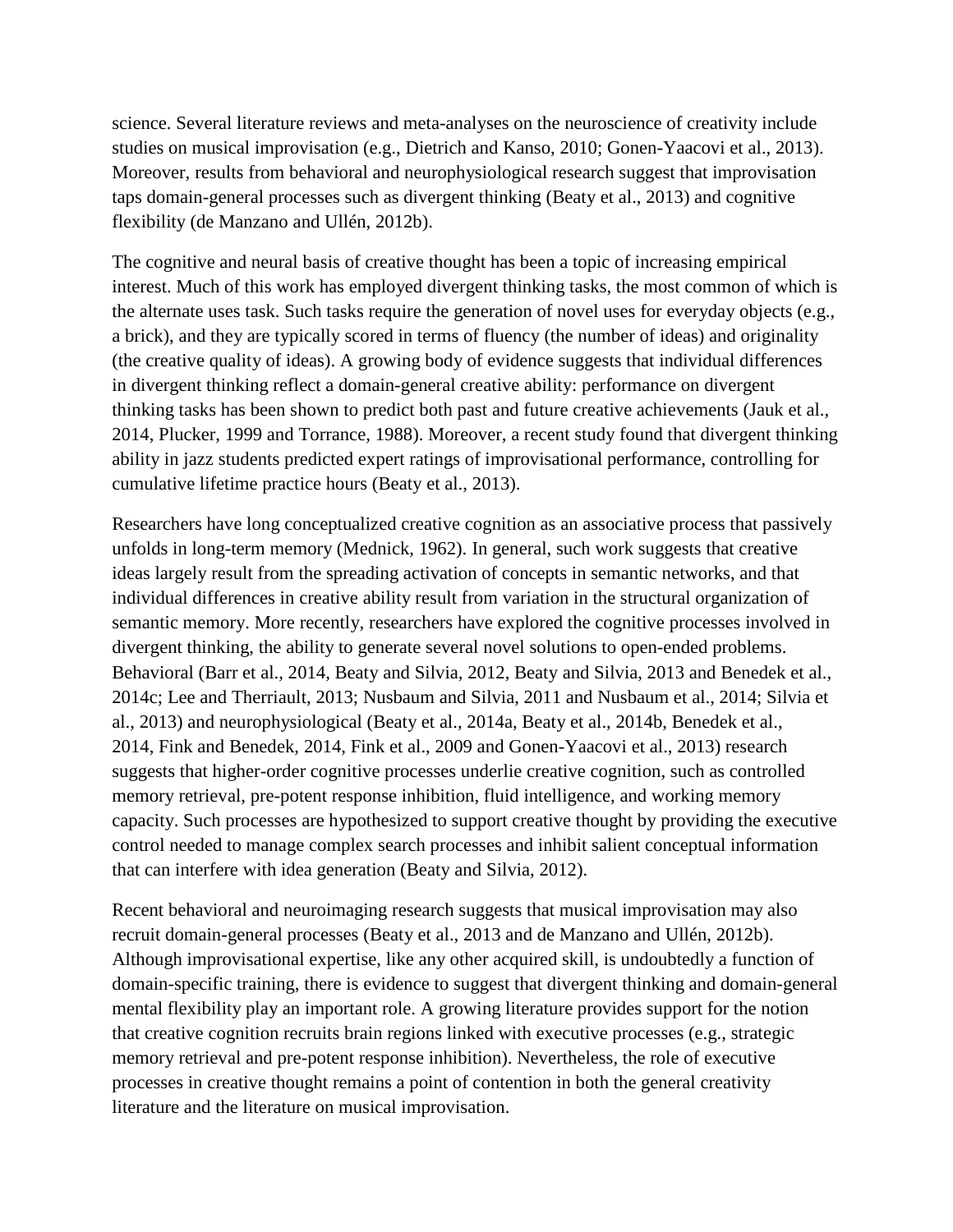### 1.3. Organization of the review

The following review synthesizes neuroimaging research on musical improvisation. Table 1 summarizes the studies included in the review; Fig. 1 and Fig. 2 depict activation foci resulting from positive task contrasts in select fMRI studies of improvisation. Pressing's (1988) theoretical model of improvisation is used as a guiding framework for interpreting the brain imaging literature. The literature is also framed within the ongoing debate on whether creativity arises from controlled cognitive processes. Special attention is given to neuroimaging research on domain-general creativity, in light of recent evidence pointing to an overlap between general creativity and musical improvisation. The review has three broad goals: (1) to synthesize the improvisation neuroscience literature, (2) to provide a conceptual framework for interpreting brain imaging results on improvisation, and (3) to integrate these findings with the literature on domain-general creative thought.

| Study                          | Year  | $#$ of<br>subjects | Type of musician                                                       | Contrast                                  | Response type                                          |
|--------------------------------|-------|--------------------|------------------------------------------------------------------------|-------------------------------------------|--------------------------------------------------------|
| Bengtsson<br>et al.            | 2007  | 11                 | Classically-trained<br>pianists (graduate)                             | Improvise > Memory<br>retrieval           | MRI-<br>compatible<br>keyboard (12<br>keys)            |
| <b>Berkowitz</b><br>and Ansari | 2008  | 13                 | Classically-trained<br>pianists<br>(undergraduate)                     | Improvise<br>melody > Improvise<br>rhythm | Conventional<br><b>MRI</b> response<br>box (5 buttons) |
| Berkowitz<br>and Ansari        | 2010  | 26                 | Classically-trained<br>pianists & non-<br>musicians<br>(undergraduate) | Between-subjects<br>design                | Conventional<br>MRI response<br>box (5 buttons)        |
| de<br>Manzano<br>and Ullén     | 2012a | 17                 | Classically-trained<br>pianists<br>(undergraduate)                     | Improvise<br>melody > Improvise<br>rhythm | MRI-<br>compatible<br>keyboard (12<br>keys)            |
| de<br>Manzano<br>and Ullén     | 2012b | 18                 | Classically-trained<br>pianists<br>(undergraduate)                     | Improvise > Random<br>motor generation    | MRI-<br>compatible<br>keyboard (12<br>keys)            |

**Table 1.** Summary of methods used to study improvisation with fMRI.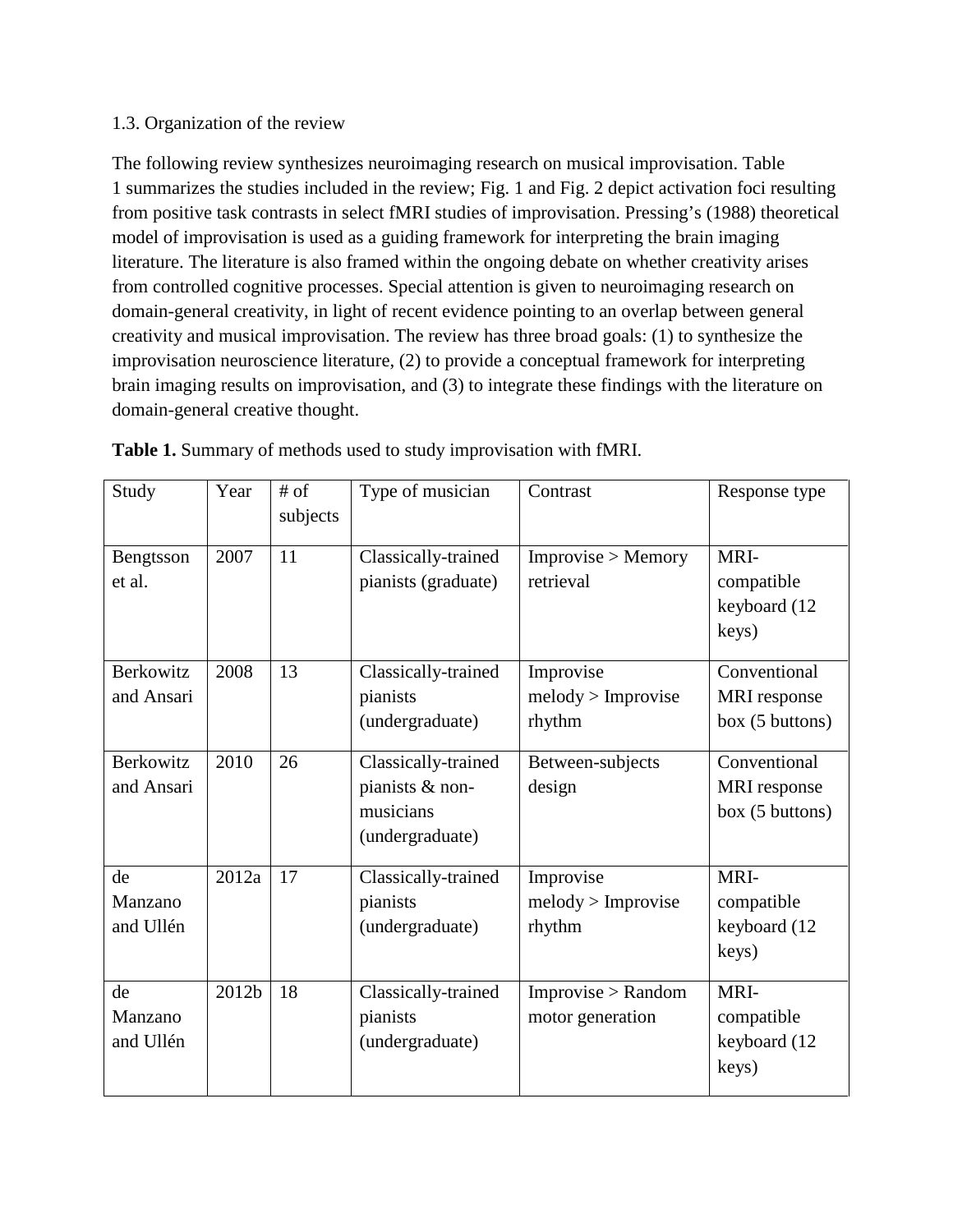| Donnay et    | 2014 | 11 | Jazz musicians    | Improvise > Memory | MRI-         |
|--------------|------|----|-------------------|--------------------|--------------|
| al.          |      |    | (professional)    | retrieval          | compatible   |
|              |      |    |                   |                    | keyboard (35 |
|              |      |    |                   |                    | keys)        |
|              |      |    |                   |                    |              |
| Limb and     | 2008 | 6  | Jazz musicians    | Improvise > Memory | MRI-         |
| <b>Braun</b> |      |    | (professional)    | retrieval          | compatible   |
|              |      |    |                   |                    | keyboard (35 |
|              |      |    |                   |                    | keys)        |
|              |      |    |                   |                    |              |
| Liu et al.   | 2012 | 12 | Freestyle rap     | Improvise > Memory | Optical      |
|              |      |    | musicians         | retrieval          | microphone   |
|              |      |    | (professional)    |                    |              |
|              |      |    |                   |                    |              |
| Pinho et al. | 2014 | 39 | Pianists with     | Improvise > Rest   | MRI-         |
|              |      |    | various levels of |                    | compatible   |
|              |      |    | improvisational   |                    | keyboard (12 |
|              |      |    | expertise         |                    | keys)        |
|              |      |    |                   |                    |              |



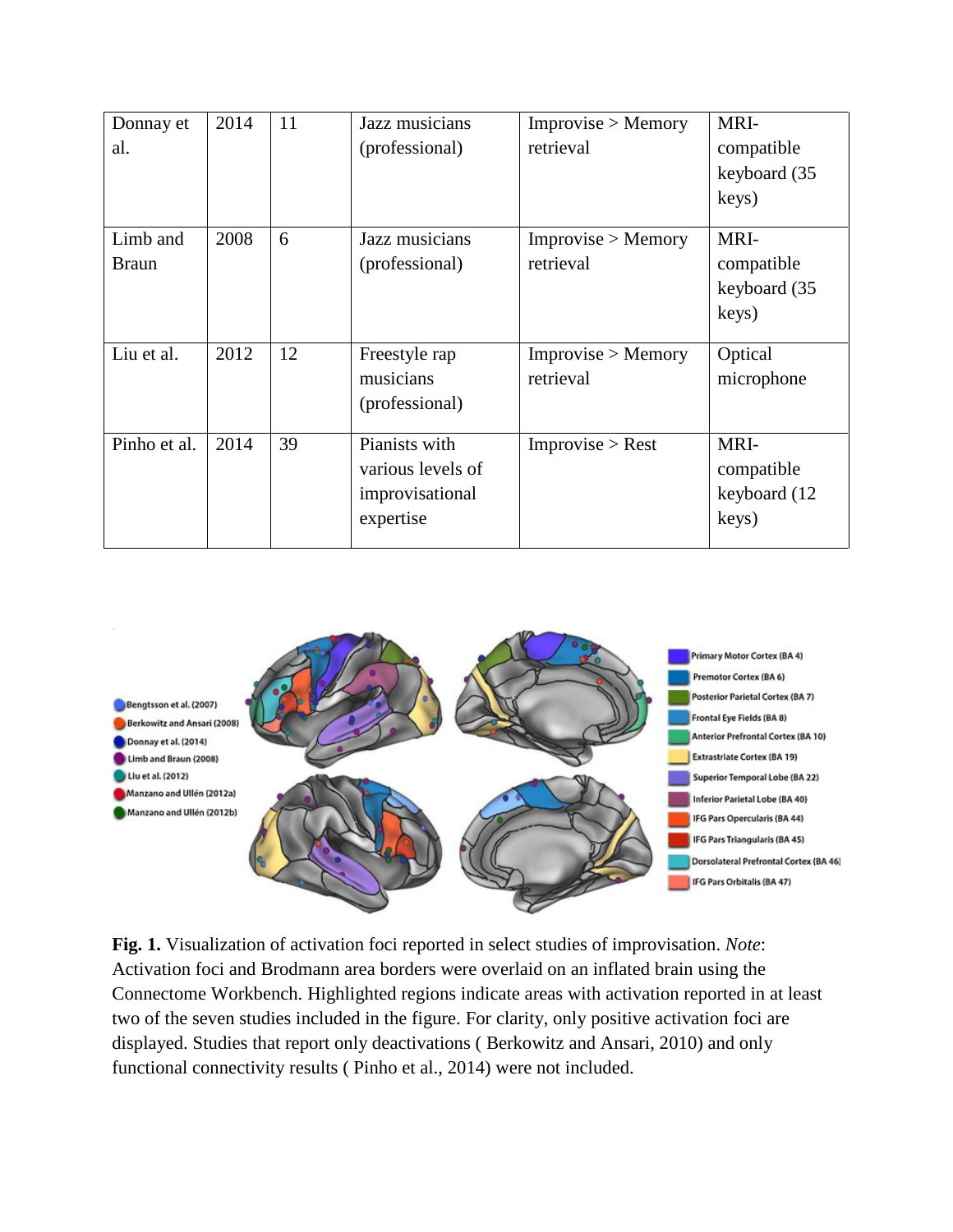

**Fig. 2.** Visualization of cerebellar activation foci reported in select studies of improvisation. *Note*: Activation foci are overlaid on an inflated cerebellum using the Connectome Workbench. A posterior view of the cerebellum is depicted.

A variety of experimental approaches and participant samples have been employed to study improvisation (see Table 1). Several notable differences in task design are apparent in the literature: while some studies contrasted improvisation with memory retrieval (Bengtsson et al., 2007 and Limb and Braun, 2008), others contrasted specific modes of improvisation, such as melodic and rhythmic (Berkowitz and Ansari, 2008,Berkowitz and Ansari, 2010 and de Manzano and Ullén, 2012a). Moreover, some researchers have been interested in analyzing the effects of musical expertise (e.g., Berkowitz and Ansari, 2008 and Pinho et al., 2014) and collaboration (Donnay et al., 2014) on brain activity during improvisation. Such methodological differences are important to consider when comparing results across studies.

The review is organized by the main experimental paradigms used to study improvisation. I begin by summarizing the methods and results of studies within each paradigm (e.g., improvisation vs. memory retrieval), noting similarities and differences within and between task paradigms. I then draw some parallels between the improvisation literature and neuroimaging research on domain-general cognitive and creative abilities. In the Discussion, I highlight some emerging trends and conflicting results in improvisation research, focusing on methodological variability as a possible explanation for discrepant findings. Finally, I conclude with some potential directions for future research.

## **2. Experimental methods and results**

# 2.1. Improvisation and memory retrieval

A common approach in the improvisation literature is to contrast improvisation with memory retrieval. Such designs allow researchers to identify brain regions involved in the spontaneous composition of novel melodic sequences, while controlling for the influence of simply recalling previously performed sequences from memory. Limb and Braun (2008) conducted one of the earliest studies that used this approach. Professional jazz musicians were asked to memorize a novel melody before the study. The experimental paradigm involved performing musical sequences on an MRI-compatible keyboard while a pre-recorded jazz rhythm section played through headphones in the scanner. Participants were cued to perform the memorized melody, freely improvise over the pre-recorded rhythm, play a one-octave scale, or improvise. Compared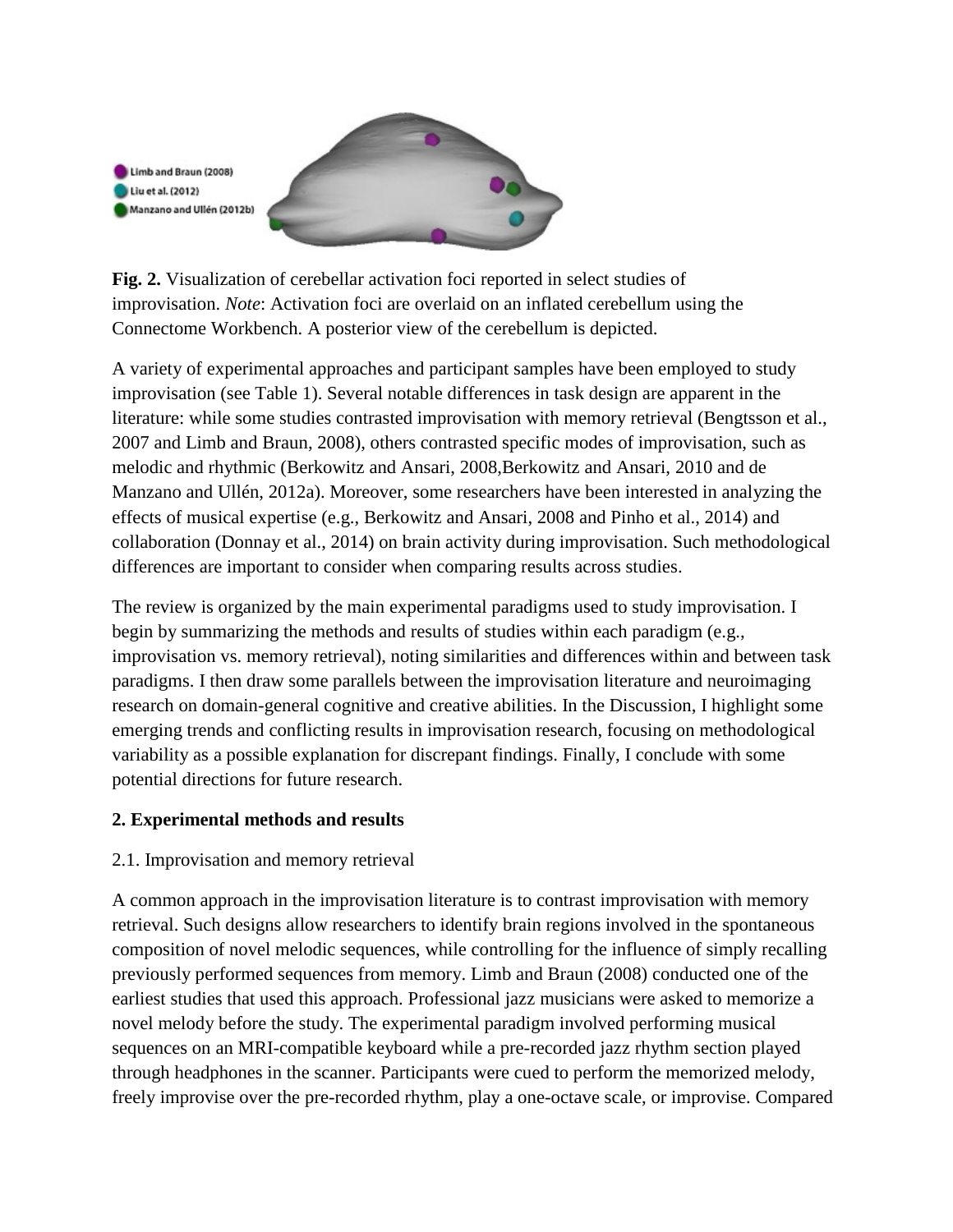to memory retrieval, improvisation was related to activation of a distributed network of brain regions, including the left inferior frontal gyrus (IFG), anterior cingulate cortex (ACC), and the medial prefrontal cortex (MPFC), among several others. Interestingly, the authors reported widespread deactivation of regions within the frontal lobes, including the lateral orbitofrontal cortex (LOFC) and the dorsolateral prefrontal cortex (DLPFC). DLPFC deactivation was interpreted as reflecting a suspension of inhibitory or conscious monitoring processes, while MPFC activity was thought to reflect self-generated, stimulus independent cognitive processes.

A similar experimental approach was employed by Bengtsson et al. (2007). However, this study differed from Limb and Braun (2008) in terms of the memory retrieval condition employed: instead of requiring participants to recall a single, overlearned melodic sequence, Bengtsson et al. asked participants to retrieve self-generated melodies that were previously improvised in the scanner. In addition, improvisation was constrained to modifying simple, eight-bar melodic sequences presented, whereas other studies permitted largely unconstrained improvisation (e.g., Donnay et al., 2014, Limb and Braun, 2008 and Liu et al., 2012). Bengtsson and colleagues reported improvisation-related activity in several prefrontal regions, including the DLPFC, right pre-SMA, and bilateral dorsal premotor cortex (PMD). The authors suggest that such activity reflects increased demands on selective retrieval and inhibitory mechanisms, as improvisation involves selecting responses among a set of competing alternatives; prefrontal regions may also be involved in maintaining higher-order generative strategies (cf. Pressing, 1998). Thus, in contrast to Limb and Braun (2008), Bengtsson et al. suggest that improvisation places greater demands on cognitive and motor control systems.

Researchers have also been interested in exploring the neural correlates of vocal improvisation (e.g., Brown et al., 2006 and Liu et al., 2012). Liu and colleagues recruited professional freestyle rap artists to vocally improvise during functional imaging. The authors used a memory retrieval task as a baseline to contrast with improvisation. Similar to the experimental designs of Limb and Braun (2008), participants recited the lyrics from a prerecorded audio sample composed by the authors, or they spontaneously improvised lyrics, using the same instrumental recording. Results showed improvisation-related activation of the pre-SMA, the dorsal premotor cortex (PMD), and the left IFG, among several other regions. Notably, the authors also reported *decreased* activation of the DLPFC and *increased* activation of the MPFC. This pattern mirrors the results of Limb and Braun's (2008) study of instrumental improvisation that suggested less involvement of executive control mechanisms, although several prefrontal regions associated with executive control showed increased activity during improvisation (i.e., pre-SMA, PMD, and IFG).

Such seemingly discrepant findings have led to different interpretations on the role of cognitive control in improvisation. Limb and Braun (2008) interpreted DLPFC deactivation as reflecting a suspension of inhibitory or conscious monitoring processes. Moreover, activation of the MPFC was thought to reflect self-generated, stimulus independent cognitive processes—hallmark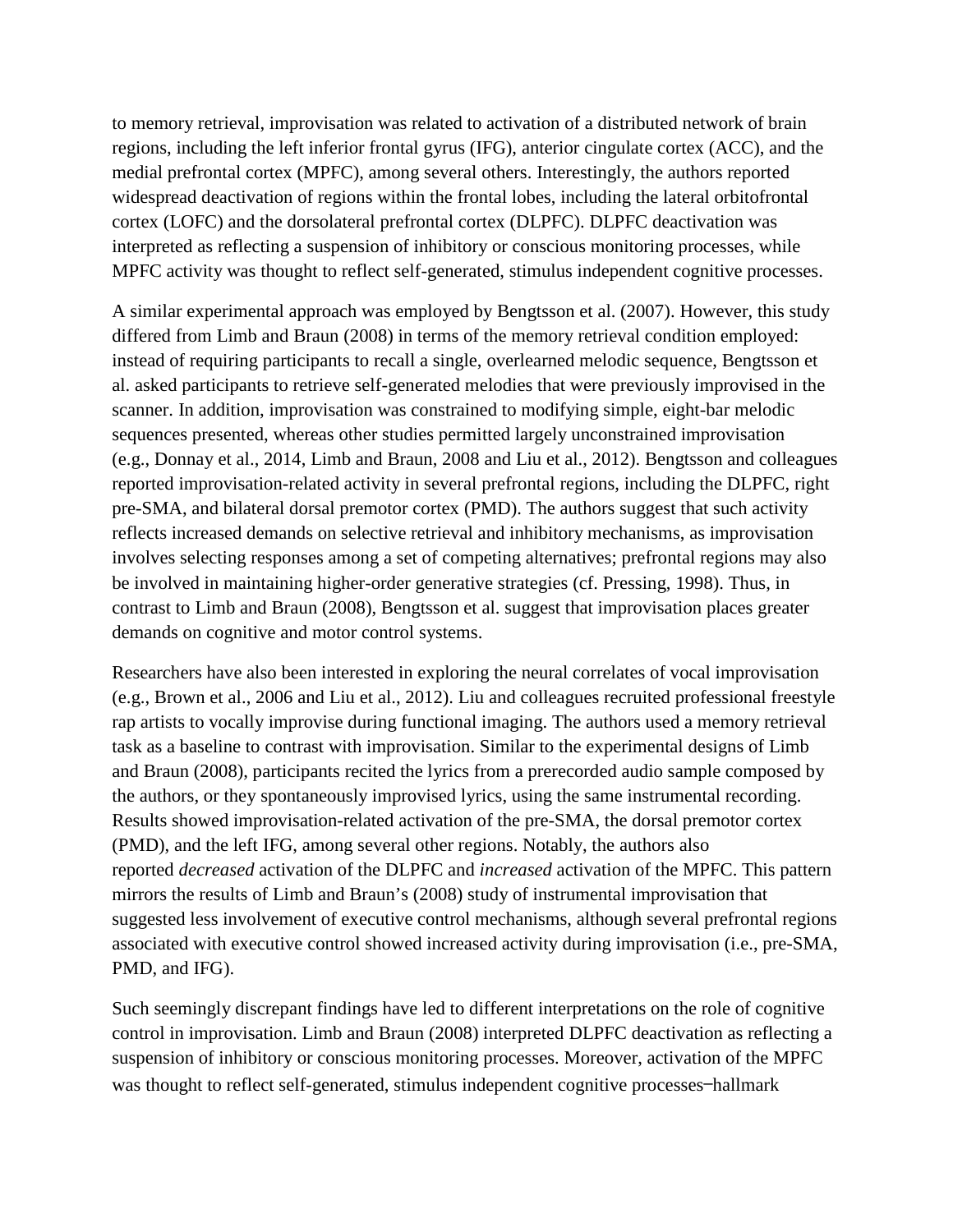features of the default mode network (Andrews-Hanna et al., 2014). This network shows a correlated pattern of functional connectivity in the absence of external task demands, thus researchers hypothesize that its activation reflects internally-directed attention (Buckner and Carroll, 2007). Default mode activity has also been associated with mind-wandering (Andrews-Hanna, 2012 and O'Callaghan et al., 2015), theory of mind reasoning (Buckner and Carroll, 2007), and mental simulation (e.g., episodic future thinking; Schacter et al., 2012). According toLimb and Braun (2008), activation of default mode regions during improvisation indicates internally-driven, self-referential mechanisms, which may allow the improviser to suspend conscious monitoring and enter a "flow-like" state.

This pattern of results was largely similar to Liu and colleagues' study of lyrical improvisation. Both studies reported increased activity of the MPFC and decreased activity of the DLPFC. Such findings supported the authors' contention that spontaneous composition involves the suppression of executive control systems and activation of default mode regions. But the results of both studies also point to a degree of cognitive control during improvisation, as both Liu et al. (2012) and Limb and Braun (2008) reported activation of the ACC, SMA, PMD, and IFG regions associated with cognitive and motor control.

### 2.2. Melodic and rhythmic improvisation

Pressing (1988) conceptualized improvisation as a dynamic interplay between several processes, including the generation, evaluation, and execution of novel motor sequences. Investigating such a multi-component processes poses challenges for researchers attempting to isolate its neural correlates. The experiments described above contrasted relatively unconstrained improvisation with some form of basic memory retrieval (e.g., Limb and Braun, 2008 and Liu et al., 2012). Although these approaches tend to preserve the complexity and ecological validity of improvisation compared to others, they also typically yield a large number of significant activation peaks, raising questions about the role of specific sub-processes (Berkowitz, 2010). A more nuanced approach has been to examine different modes of improvisation, such as melodic and rhythmic improvisation.

Berkowitz and Ansari (2008) employed experimental conditions that varied in terms of melodic and rhythmic constraints. The authors used tasks that allowed for more or less spontaneous behavior within each mode of improvisation. In a fixed rhythm and free melody condition, for example, rhythm was constrained by a metronome and the notes were freely chosen by the participants; this permitted an analysis of brain activity related to melodic improvisation, controlling for the influence of rhythmic variability. Results showed that improvising novel melodic patterns was related to activation of bilateral dorsal PMD, the ACC, and the right supramarginal gyrus (SMG); melodic improvisation was also related to the deactivation of several brain regions, including the right angular gyrus, the right superior frontal gyrus, and bilateral posterior cingulate. In contrast, rhythmic improvisation was related to increased activity in the ACC, the left IFG, bilateral PMD, and the left superior and inferior parietal lobules (IPL).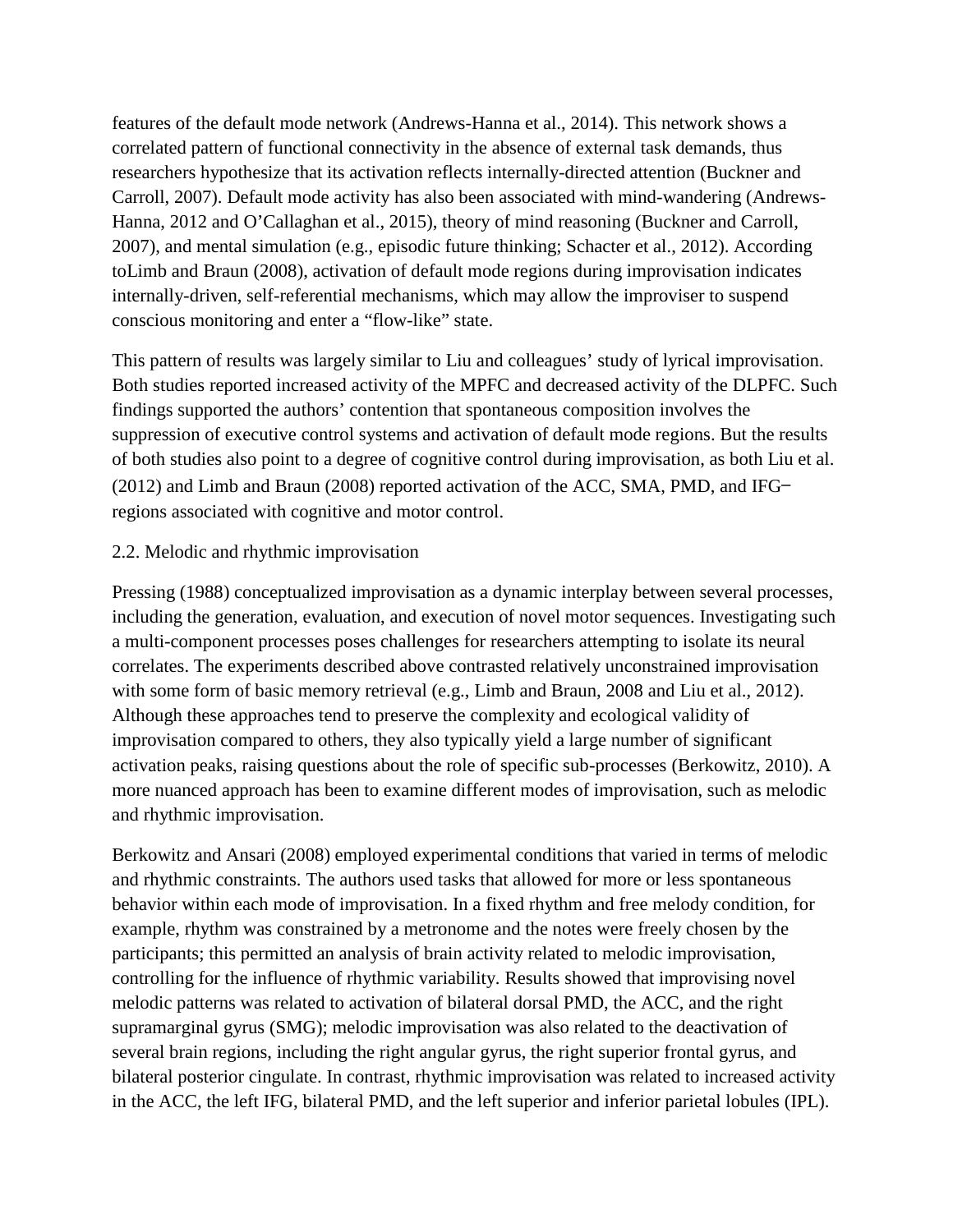A conjunction analysis, which analyzed the common activity of melodic and rhythmic improvisation, found significant activation in the left inferior frontal gyrus (IFG), PMD, and rostral ACC. Berkowitz and Ansari (2008) thus revealed common and distinct neural correlates of melodic and rhythmic improvisation, providing greater insight into general and specific aspects of spontaneous composition.

Several prefrontal and parietal brain regions have often been associated with improvised performance. Two of the most frequently implicated regions are the pre-SMA and the PMD, regions involved in the coordinated selection of novel motor sequences (Beudel and de Jong, 2009). These regions were among the most commonly activated in studies contrasting improvisation with memory retrieval (e.g., Bengtsson et al., 2007 and Liu et al., 2012). Although these regions appear to be responsible for similar processes, past research suggests subtle differences in their functional roles in motor behavior, which has important implications for understanding their contribution to musical improvisation. On the one hand, the pre-SMA is commonly implicated in the generation, perception, and learning of *temporal*-motor sequences (Bengtsson et al., 2004, Bengtsson et al., 2009, Karabanov et al., 2009 and Schubotz and von Cramon, 2001). On the other hand, the PMD is commonly implicated in tasks involving the generation, perception, and learning of *spatial*-motor sequences ( Bischoff-Grethe et al., 2004 and Bengtsson et al., 2004).

In light of the differential functions of the pre-SMA and the PMD, de Manzano and Ullén (2012a) sought to determine their unique contributions to musical improvisation by manipulating spatial and temporal aspects of spontaneous composition. Similar to Berkowitz and Ansari (2008), this experiment involved constraining either melodic or rhythmic improvisation. Results showed that melodic improvisation was associated with increased activity in both the left PMD and the left pre-SMA; rhythmic improvisation was also associated with increased activity in the left pre-SMA. The role of the pre-SMA in improvisation was further supported by de Manzano and Ullén (2012b), who explored whether musical improvisation taps similar neural substrates as pseudo-random response generation (PRG)—a domain-general measure of cognitive flexibility that requires top-down control to generate novel motor sequences (Beudel and de Jong, 2009).de Manzano and Ullén (2012b) asked participants to spontaneously compose melodies or press the keys of an MRI-compatible keyboard in a random fashion. A conjunction analysis revealed increased activation in bilateral IFG, bilateral pre-SMA, left DLPFC, right ACC, bilateral insula, and bilateral cerebellar regions. Interestingly, an analysis exploring the brain activity unique to improvising notes compared to pseudo-random generation did not reveal any significant differences, suggesting widespread overlap between the two conditions. The reverse contrast, however, revealed several areas related to random generation, including the right temporoparietal junction (TPJ), medial and lateral premotor areas, the DLPFC, and the cerebellum.

The results of de Manzano and Ullén (2012a) and Berkowitz and Ansari (2008) suggest that the premotor cortex plays a central role in melodic and rhythmic improvisation. Across both studies,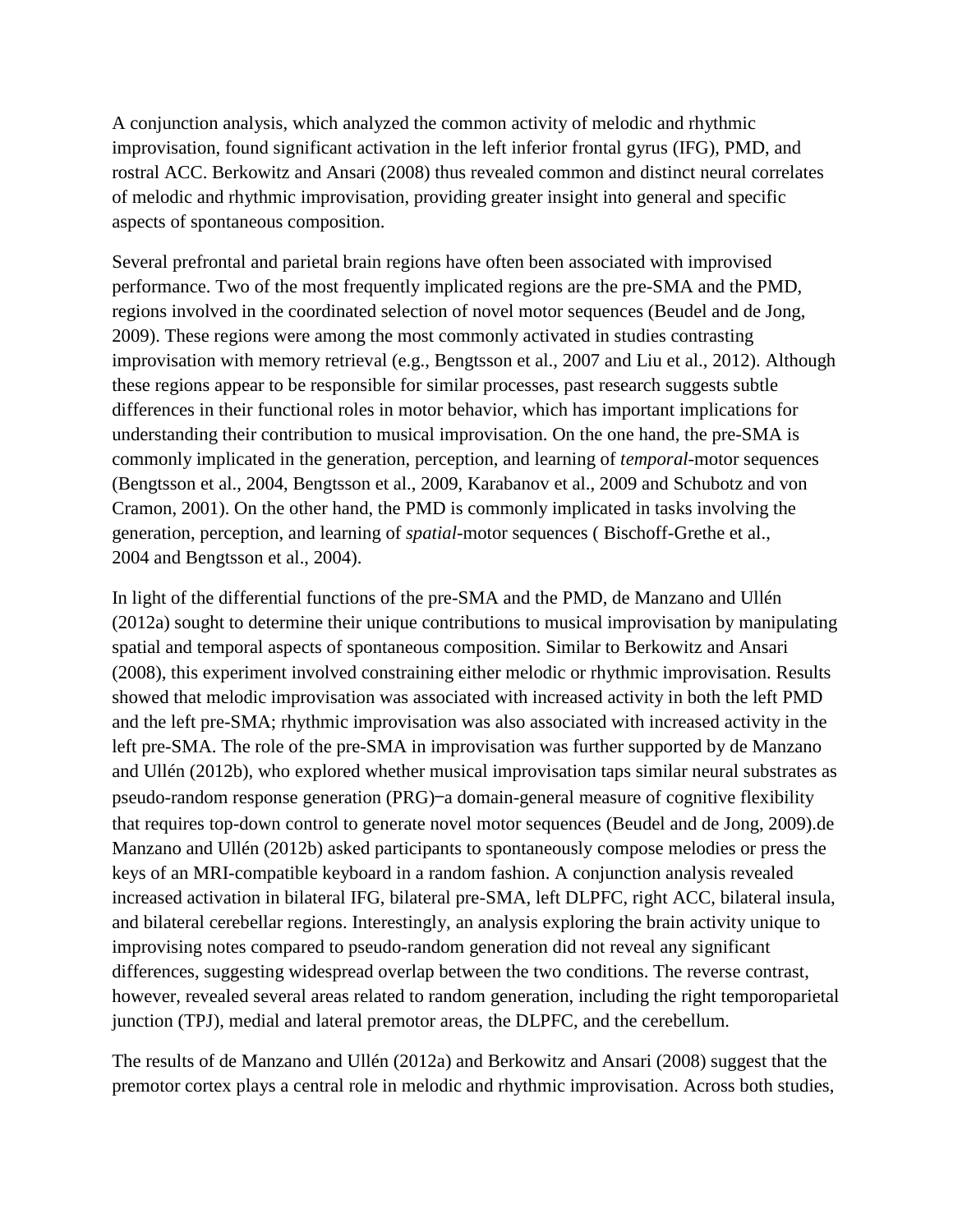the dorsal PMD showed robust activity during conditions requiring spontaneous generation of rhythmic sequences. de Manzano and Ullén (2012b) conclude that melodic improvisation and pseudo-random motor movements recruit some of the same neural mechanisms. Similar to other studies of melodic and rhythmic improvisation, the pre-SMA was found to play a critical role. This notion was further reinforced by activation of other regions involved in executive processes, such as the left DLPFC, right ACC, and bilateral IFG. Activation of prefrontal regions were also reported in studies contrasting improvisation and memory retrieval (e.g., Bengtsson et al., 2007 and Donnay et al., 2014).

Berkowitz and Ansari (2008) provide support for several of Pressing, 1988 and Pressing, 1998 theoretical predictions. Pressing conceptualized improvisation as the generation, selection, and execution of novel melodic and motor sequences, processes that appear to correspond to the functional roles of brain regions reported in Berkowitz and Ansari (2008). Specifically, the left IFG is associated with performance on tasks that require controlled retrieval from long-term memory (e.g., verbal fluency; Badre et al., 2005 and Hirshorn and Thompson-Schill, 2006). Moreover, Berkowitz and Ansari (2008) reported activation of the ACC during both melodic and rhythmic improvisation. The ACC is associated with conflict monitoring (Botvinick et al., 2004), voluntary selection (Forstmann et al., 2006), and decision making (Walton et al., 2004)—all of which are components of Pressing's (1988) model of improvisation.

### 2.3. The role of musical expertise

To what extent does improvisational expertise influence the neural correlates of spontaneous performance? Pressing (1988) argued that expertise was critical to improvisational fluency. Because improvisation places substantial demands on information processing, Pressing viewed expertise as a means to automate low-level sensorimotor and cognitive processes so that attention could be allocated to higher-order performance goals. Berkowitz and Ansari (2010) provided seminal evidence that musical expertise affects brain mechanisms involved during improvisation. The authors used the same experimental paradigm as Berkowitz and Ansari (2008) to analyze the effects of musical expertise in improvisation. However, the key difference was the sample, which now included a second control group of undergraduate nonmusicians. Analysis of the main effect of melodic improvisation revealed that the only significant difference between musicians and non-musicians was a deactivation of the right temporoparietal junction (TPJ) in musicians. The ability of musicians to deactivate the right TPJ during improvisation may thus reflect neurophysiological changes associated with acquired expertise.

Other researchers have sought to determine the role of improvisational expertise by studying pianists with a variety of improvisational experience (Pinho et al., 2014). Pinho and colleagues contrasted brain activation during improvisation with activation at rest, and correlated this activity with self-reported lifetime improvisation hours. Interestingly, improvisational expertise was *negatively* correlated with activation in a right-lateralized network of brain regions,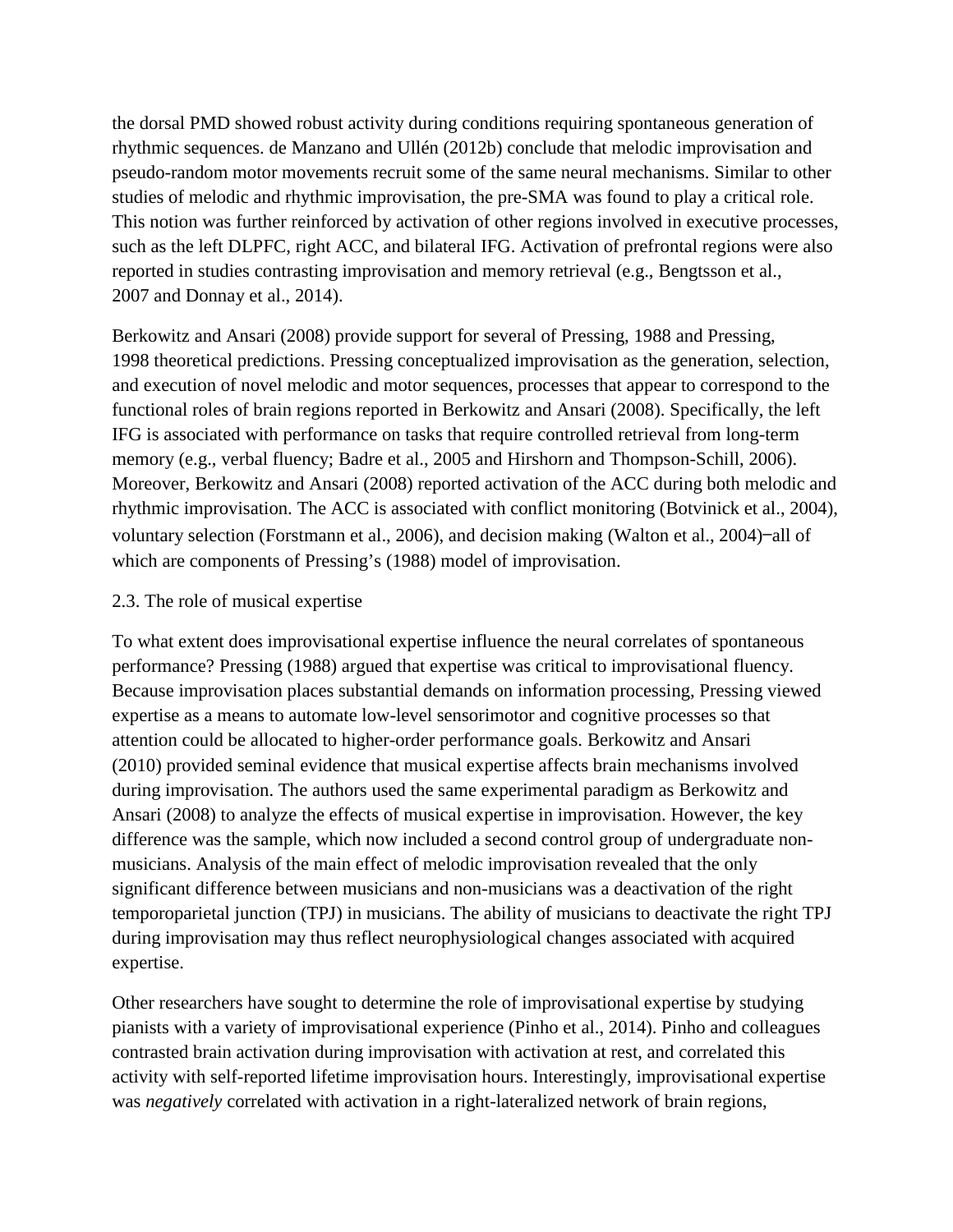including the DLPFC, IFG, anterior insula, and angular gyrus. The authors also specified six seed regions of interests (ROIs) based on activations reported in past work (de Manzano and Ullén, 2012a and de Manzano and Ullén, 2012b): bilateral DLPFC, bilateral dorsal premotor area, and bilateral pre-SMA. A functional connectivity analysis revealed extensive expertiserelated *positive* connectivity between the prefrontal seed ROIs and other regions of the brain. Most notably, experts showed greater functional connectivity between the DFLPC and premotor cortex during improvisation (i.e., bilateral PMD and pre-SMA). Premotor seed regions also showed widespread connectivity across the cortex and within regions of the cerebellum.

Pinho and colleagues interpret their findings as evidence in support for Pressing's (1988) model of improvisation. They argue that the relative deactivation of executive control networks in experts may correspond to an overall automation of domain-specific cognitive processes, and increased functional connectivity between frontal regions may translate to more efficient access to pre-learned motor patterns and generative strategies stored in long-term memory. Overall, these findings are consistent with Pressing's (1988) position regarding the function of acquired expertise in improvisation—as expertise increases, processing demands should be minimized, allowing attention to be allocated to higher-order goals and performance monitoring.

Berkowitz and Ansari (2010) found that musical expertise was related to a deactivation of the right TPJ. The right TPJ lies in close proximity to the right angular gyrus, a region also found to be deactivated during improvisation in Berkowitz and Ansari (2008). The right TPJ is part of the ventral attention network (Corbetta and Shulman, 2002), which is comprised of the right TPJ and ventral frontal cortex. Suppression of this network is thought to reflect top-down control during tasks requiring focused internal attention (Corbetta et al., 2008 and Corbetta and Shulman, 2002). Modulation of the ventral attention network may provide "task shielding" by filtering or inhibiting information unrelated to the task at hand (Dreisbach and Haider, 2009); deactivation of nodes within the ventral attention network may therefore correspond to internally-directed attention during creative idea production (cf. Benedek et al., 2014). Deactivation of the right TPJ has also been reported in studies of divergent thinking (e.g., Benedek et al., 2014b and Fink et al., 2009), creative writing (Howard-Jones et al., 2005), and product design (Kowatari et al., 2009). Thus, in the context of Berkowitz and Ansari (2010), deactivation of the right TPJ may reflect a greater ability of musicians to focus attention on internal processes during improvisation (e.g., generation and evaluation of novel musical sequences; Pressing, 1988).

### 2.4. Collaborative improvisation

Improvisation often occurs in group settings with multiple artists contributing to a common esthetic work. Collaborative improvisation is notably different from solo improvisation in terms of performance monitoring and perceptual feedback. An individual's performance must be integrated with multiple streams of sensory information (Pressing, 1988). The improviser must therefore allocate considerable attentional resources to both internal (e.g., generative) and external (e.g., communicative) sources. Recently, Donnay and colleagues explored the neural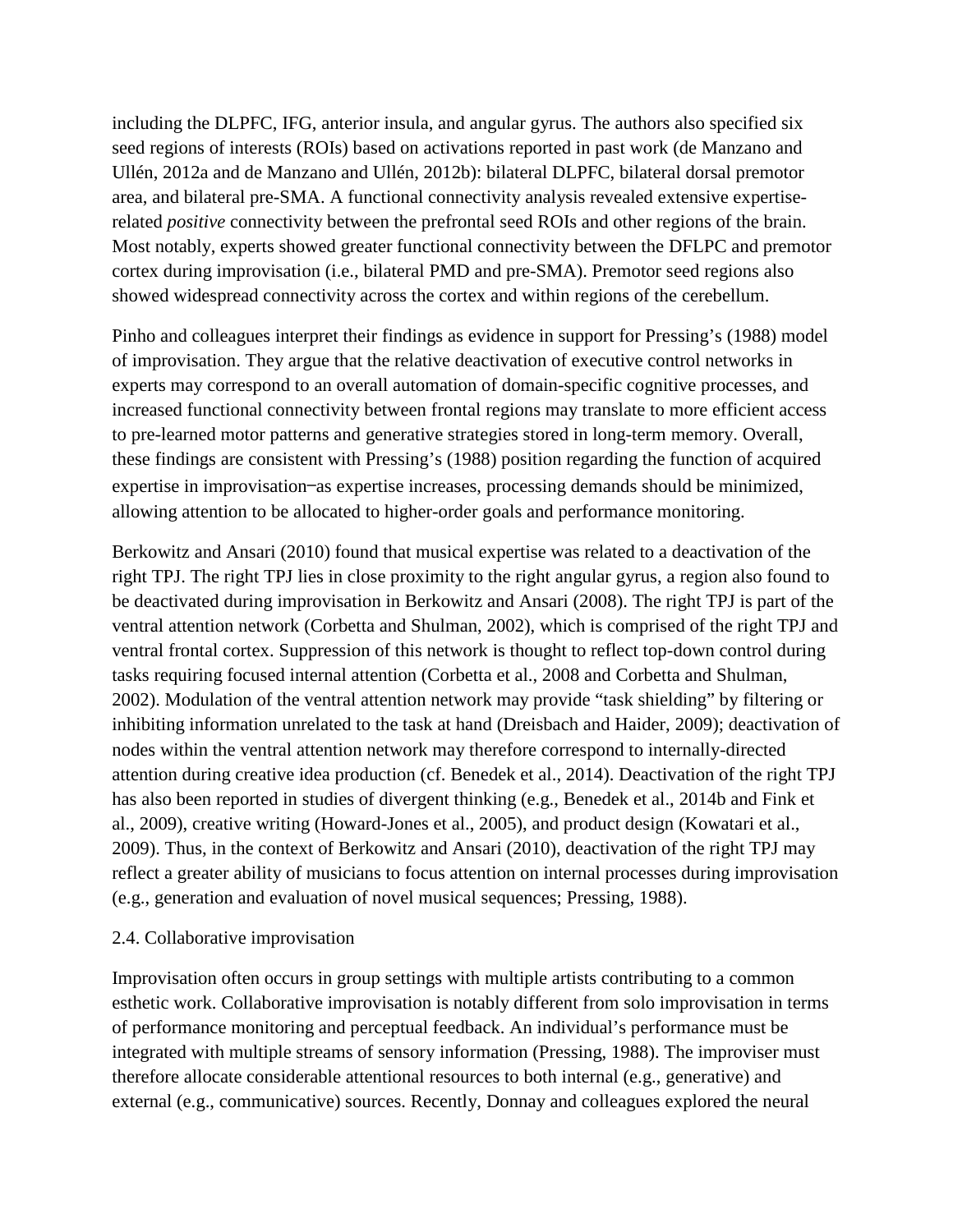correlates of collaborative improvisation in a sample of professional jazz pianists (Donnay et al., 2014). The experimental procedure involved "trading fours" with an experimenter (also a jazz musician) in a nearby control room; participants and the experimenter took turns performing four-bar musical segments—a common mode of improvisation in jazz ensembles. Participants used an MRI-compatible piano keyboard and were given headphones to listen to their own and the experimenters' musical performance. A pre-recorded rhythm section also streamed through the headphones. Participants alternated between the experimental conditions of interest: playing a scale, performing a memorized melody sequence, or improvising; rhythm was constrained to one note per beat.

Compared to performing the memorized melody, improvising was related to increased activation of the pre-SMA, bilateral IFG, bilateral DLPFC, and the posterior superior temporal gyrus (STG); improvising was also related to *deactivation* of bilateral angular gyrus. The authors also conducted a functional connectivity analysis to determine whether bilateral IFG showed greater functional connectivity with other regions during improvisation. This analysis revealed significantly greater positive connectivity between the left and right IFG. Bilateral IFG activity was also negatively correlated with activity in the STG, and the left IFG was anticorrelated with bilateral angular gyrus during the improvisation condition.

The results of Donnay et al. (2014) provide an interesting contrast to the earlier work of Limb and Braun (2008). In Limb and Braun (2008), musicians showed *deactivation* of the DLPFC, suggesting less attention control during improvisation. Moreover, regions of the default mode network were found to be more relevant to improvisation in Limb and Braun (2008). Donnay et al. (2014), in contrast, reported increased activation of the DLPFC during collaborative improvisation. The authors note, however, that the nature of collaborative improvisation appears to be different from solo improvisation, which was of interest in Limb and Braun (2008). They suggest that collaborative improvisation involves a distinct type of musical communication that requires greater demands on performance monitoring.

## **3. Discussion**

## 3.1. Improvisation and domain-general processes

Neuroimaging studies have shed light on the role of domain-specific training on brain activation during improvisation (e.g., Berkowitz and Ansari, 2010 and Pinho et al., 2014). But to what extent does improvisation involve domain-general processes? de Manzano and Ullén (2012b) found that generating pseudo-random motor sequences activated the same brain regions as improvising new melodic sequences. This suggests that generating musical ideas may share similar underlying processes as those involved in general cognitive flexibility. The literature on general creativity provides further evidence for a relationship between improvisation and domain-general creative cognition. Neuroimaging studies of divergent thinking, for example, consistently report activation of the left IFG during tasks involving idea generation (for a review,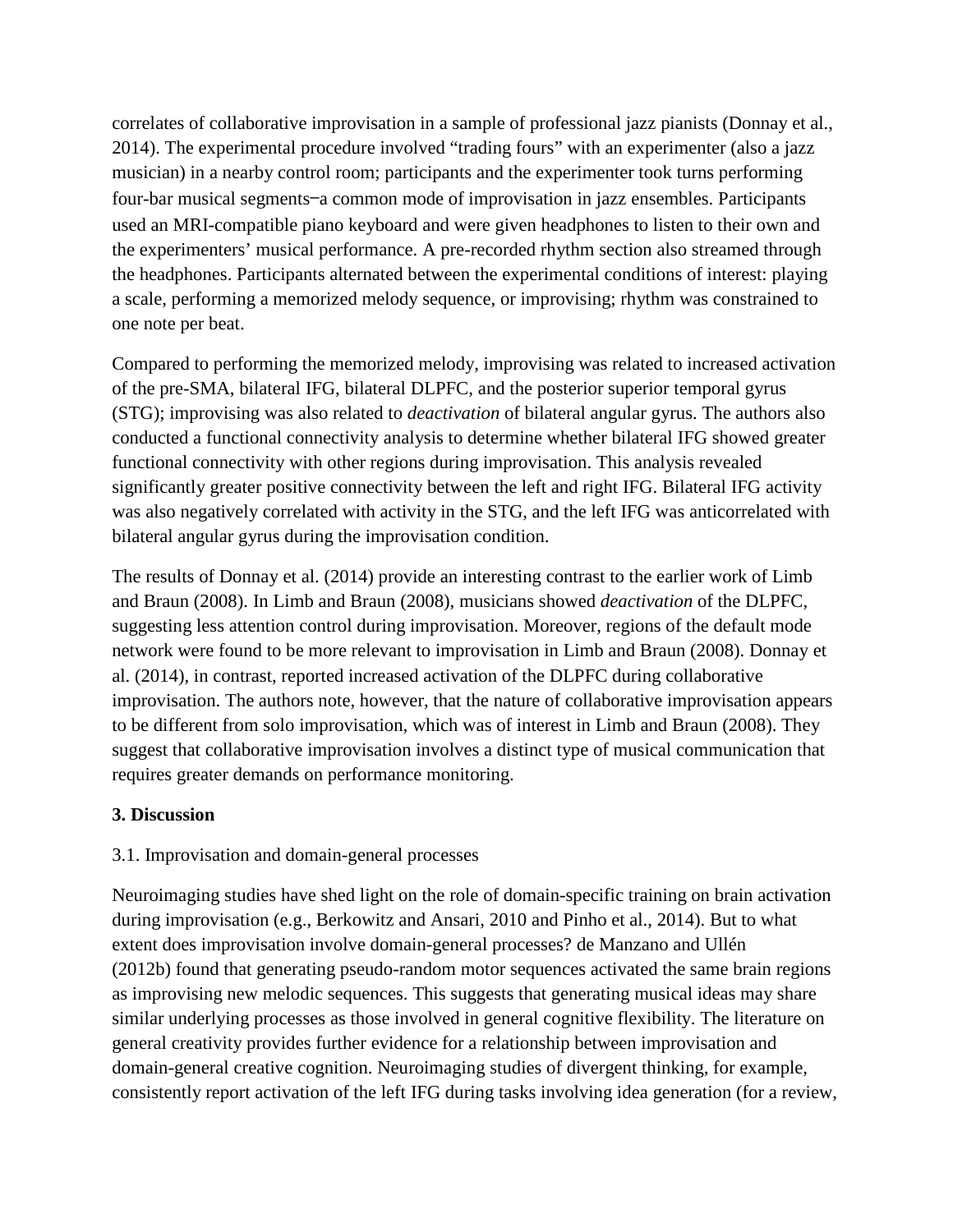see Gonen-Yaacovi et al., 2013). Several studies implicate this region in processes involving the generation and evaluation of candidate ideas retrieved from long-term memory (Badre et al., 2005). Improvisation and divergent thinking may thus recruit selective retrieval mechanisms common to the left IFG, providing further support for the theoretical predictions of Pressing, 1988 and Pressing, 1998.

The left IFG has been implicated in nearly all of the studies described above (e.g., Berkowitz and Ansari, 2008, Donnay et al., 2014 and de Manzano and Ullén, 2012b). In de Manzano and Ullén (2012b), for example, a conjunction analysis found that both improvisation and pseudo-random key pressing activated the left IFG, as well as the left pre-SMA, the left DLPFC, bilateral insular cortex, and bilateral cerebellum. A similar pattern was also reported by Berkowitz and Ansari (2008), who found overlapping activation in the left IFG during conditions requiring rhythmic and melodic improvisation. A large body of research points to an important role of the left IFG in controlled memory retrieval (Corbetta et al., 2008 and Corbetta and Shulman, 2002). Much of this work has used verbal fluency tasks to assess the neural correlates of retrieval from long-term memory. Verbal fluency tasks are often used to assess deficits in executive functioning (Troyer et al., 1998). Such tasks are thought to require attention control and strategic access to memory (Unsworth and Engle, 2007). The left IFG seems to be especially involved when demands on retrieval increase, such as when competing representations in semantic memory are high and when switching between semantic categories is required (Hirshorn and Thompson-Schill, 2006). Researchers hypothesize that activation of the left IFG during improvisation reflects similar retrieval mechanisms (e.g.,Berkowitz, 2010). Generating melodic sequences, for example, requires the dynamic interaction between higher-order generative processes and a domainspecific knowledge (Pressing, 1998). In this context, the left IFG may support the generation, evaluation, and selection of to-be-performed musical sequences.

The left IFG is often implicated in fMRI studies of divergent thinking. Divergent thinking is a domain-general creative thought process that involves generating ideas in response to openended prompts (e.g., inventing alternate uses for common objects). A recent review of 34 fMRI studies of divergent thinking found that the left IFG was among the most strongly activated during tasks involving creative idea generation (Gonen-Yaacovi et al., 2013). In addition, a recent resting-state fMRI study showed greater functional connectivity between the left IFG and default mode regions in individuals of high divergent thinking ability (Beaty et al., 2014a and Beaty et al., 2014b). The left IFG therefore appears to be important for a range of cognitive processes requiring controlled search from long-term memory, including musical improvisation and divergent thinking.

Further evidence for a role of the inferior prefrontal cortex comes from a recent study on creative drawing (Ellamil et al., 2012). This work examined the neural mechanisms underlying generative and evaluative processes related to drawing ability in a sample of undergraduate art students. Overall, compared to evaluation, generation was associated with increased activation of the left IFG, bilateral premotor cortex, inferior and superior parietal lobes, and bilateral medial temporal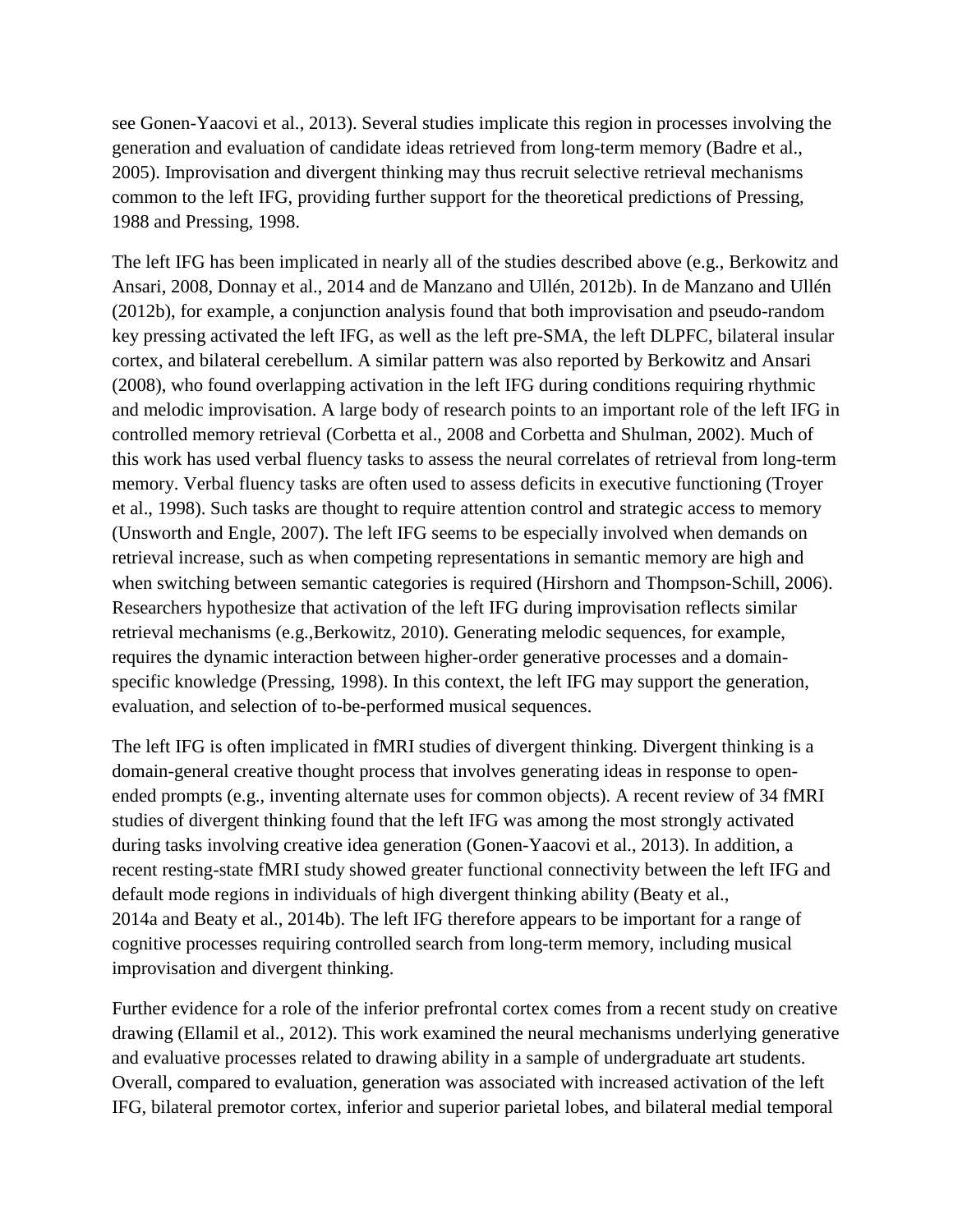lobes; compared to generation, evaluation was associated with greater activity in several regions within executive control and default mode networks. A functional connectivity analysis further revealed greater functional coupling between executive and default networks during evaluation, pointing to a greater cooperation between controlled and spontaneous thought processes (cf. Beaty et al., 2014a, Beaty et al., 2014b, McMillan et al., 2013 and Mok, 2014).

A recent behavioral study suggests that musical improvisation may tap individual differences in domain-general creative cognition (Beaty et al., 2013). In this study, semi-professional jazz musicians were asked to improvise with a trio; they also completed a questionnaire regarding their instrumental practice regimen, as well as an alternate-uses divergent thinking task to assess general creative thinking ability. The improvisations were recorded and scored for creative quality by a team of expert raters. As expected, the number of practice hours was the strongest predictor of improvisation scores. But divergent thinking also predicted improvisation scores, even after controlling for practice hours. The results of this study and other recent work (e.g., Benedek et al., 2014a and Lewis and Lovatt, 2013) point to a potential overlap between the ability to generate creative ideas in general and the ability of jazz musicians to generate novel musical sequences.

Pressing (1988) conceptualized improvisation as the interaction between higher-order referent processes and long-term memory. The neuroimaging literature on improvisation consistently implicates brain regions associated with cognitive control (e.g., the left IFG and the DLPFC); the literature also points to an overlap between domain-specific musical improvisation and domaingeneral cognitive processes (e.g., de Manzano and Ullén, 2012b). Taken together, a growing body of research supports Pressing, 1988 and Pressing, 1998 model of improvisation and further suggests that improvisation may rely on general creative processes.

## 3.2. The cognitive control of creative behavior

One point of contention in the literature is whether improvisation is under the deliberate control of the improviser. On the one hand, several studies implicate brain regions associated with working memory capacity (DLPFC), controlled memory retrieval (left IFG), and volitional motor control (PMD; Bengtsson et al., 2007, de Manzano and Ullén, 2012a and Donnay et al., 2014). On the other hand, there is evidence to suggest that such processes are less involved during improvisation (Limb and Braun, 2008), and that improvisational expertise corresponds to decreased activity within executive control regions (Pinho et al., 2014). Limb and Braun (2008), for example, reported widespread deactivation of lateral prefrontal cortex (i.e., the DLPFC) and increased activation of the MPFC, a region associated with spontaneous thought processes (e.g., mind wandering; Andrews-Hanna, 2012).

What might account for such discrepant findings? One key methodological difference between Limb and Braun (2008) and others is the sample composition: Limb and Braun (2008) included professional jazz musicians, while most other studies included either classically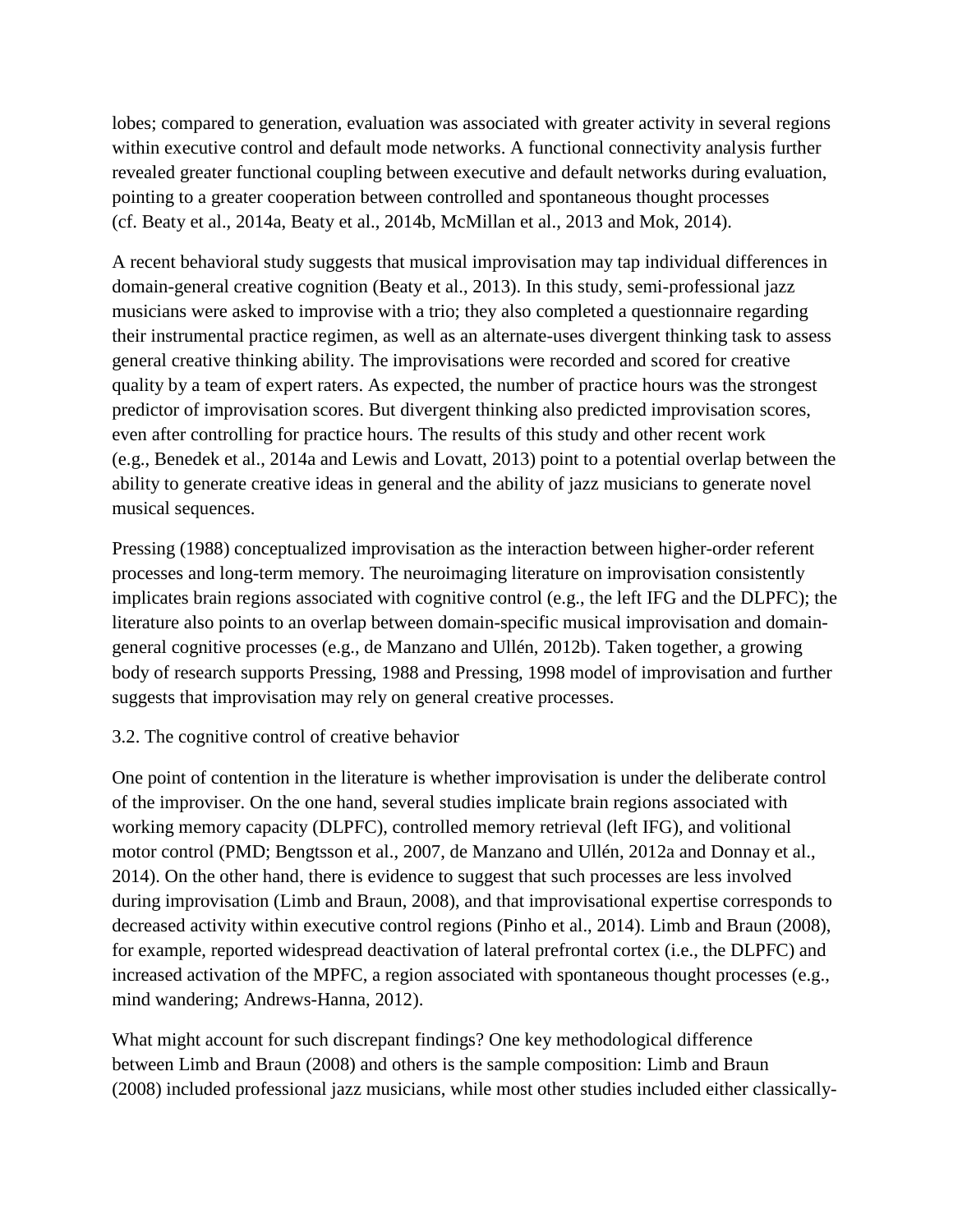trained musicians or non-musicians. Studies with classically-trained musicians that report increased activity within executive control regions could simply be a function of increased task demands, since these musicians are presumably less familiar with improvisation. The results of Pinho et al. (2014) suggest that expert improvisers indeed show less activation of lateral prefrontal cortex while improvising compared to novices. However, experts also showed *increased* functional connectivity between premotor and executive control regions, which suggests that although experts show less activation within lateral prefrontal cortex, they also show greater connectivity between such regions during improvisation. Pinho and colleagues posit that this pattern may reflect a greater automaticity of cognitive processes in experts (cf. Pressing, 1998).

Another possibility is that decreased activation of prefrontal regions reflects greater neural efficiency in experts (cf. Grabner et al., 2006 and Neubauer and Fink, 2009). Because improvisation requires the simultaneous execution of several cognitive processes (Pressing, 1988), the expert improviser, unlike the novice, may be better able to manage these demanding processes, thus reflected in lower levels of metabolic activity in lateral prefrontal cortex. Greater functional connectivity between premotor and executive control regions further supports a neural efficiency hypothesis of improvisational expertise—through practice, musicians may gradually strengthen neural connections, facilitating a more efficient transfer of information between nodes within a larger neural network.

Several other methodological differences may also help to explain disparate patterns of results across the literature. Berkowitz (2010) notes that Limb and Braun (2008) used an experimental design that was less constrained than other studies with classical musicians (e.g., Berkowitz and Ansari, 2008 and Berkowitz and Ansari, 2010). According to Berkowitz (2010), Limb and Braun "allowed their subject-performers to draw on an actual composition for material, with all of its associations—harmonic, melodic, rhythmic, structural, emotions, etc.—in contrast to the much more limited possibilities in our study. Thus, in addition to the active regions shared by our study and theirs, Limb and Braun saw changes in activity in over forty regions" (pp. 142- 143). Berkowitz (2010) further argues that while the methodological approach of Limb and Braun (2008) may be more similar to real-world improvisation, it may not provide the type of experimental control required to isolate unique neural mechanisms involved in specific improvisational processes (e.g., improvising melodies versus improvising rhythms).

de Manzano and Ullén (2012a) also point to differences in experimental contrasts chosen across studies. Indeed, determining an appropriate baseline condition for contrasting an experimental condition of interest is a fundamental issue in fMRI research (Gusnard and Raichle, 2001). de Manzano and Ullén (2012a) note that several studies that used similar task paradigms, experimental contrasts, and samples reported similar patterns of functional activity, including the DLPFC, pre-SMA, and PMD (Bengtsson et al., 2007,Berkowitz and Ansari, 2008, de Manzano and Ullén, 2012a and Donnay et al., 2014). Moreover, unlikeLimb and Braun (2008), these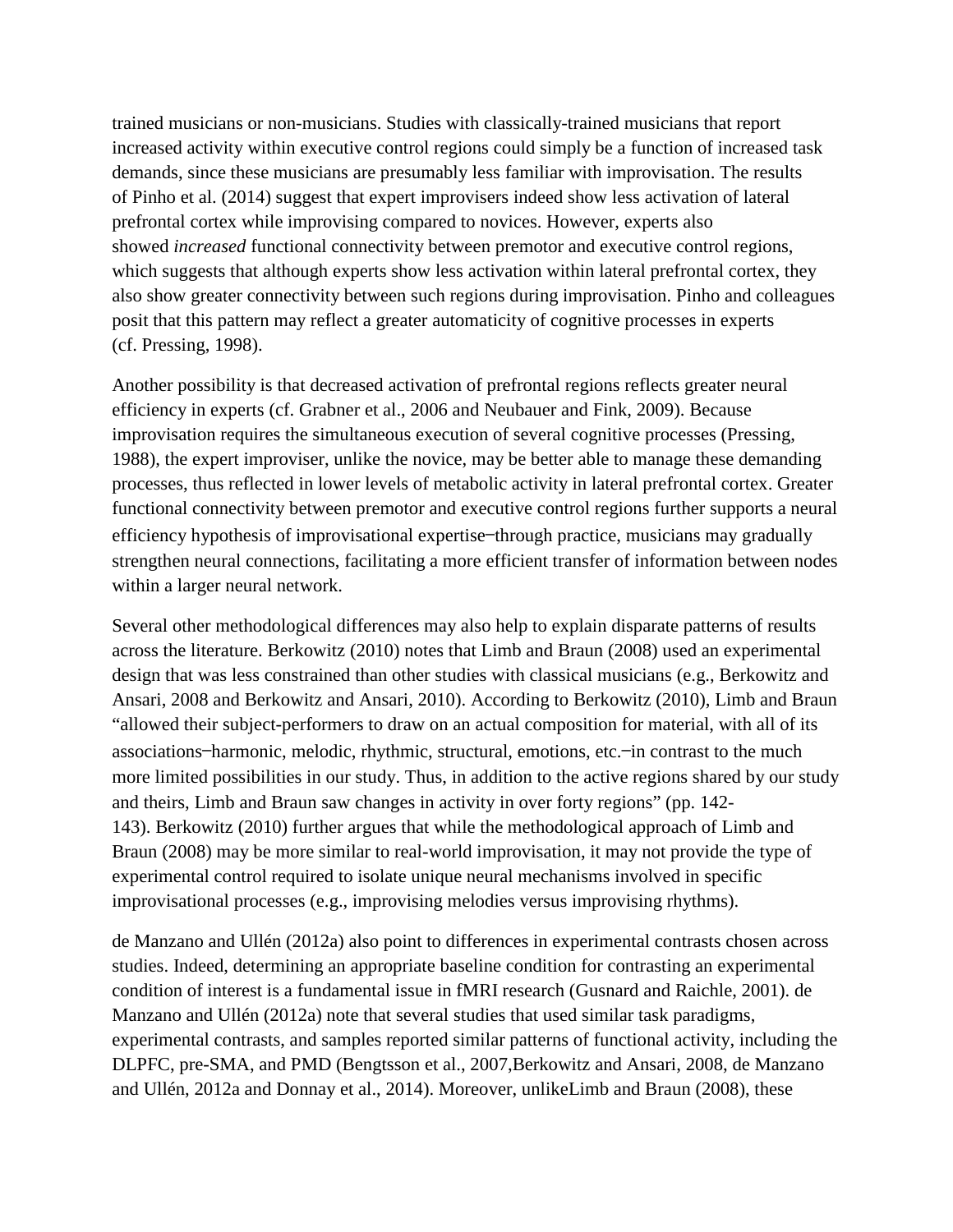studies did not report activation within default mode regions (i.e., MPFC), nor did they report widespread deactivation of the DLPFC.

Interestingly, Donnay and colleagues did not replicate the results of Limb and Braun (2008). In contrast, they found *increased* activation of the DLPFC and no significant activation increases in the MPFC. The authors pointed to differences in experimental design between their study and Limb and Braun (2008)—most notably, the addition of a second musician who collaborated with subjects—resulting in greater demands on externally-directed processes associated with executive control (e.g., performance monitoring). On the other hand, musicians in Limb and Braun (2008) did not have such demands on external attention and could thus focus attention on internally-directed processes (e.g., idea generation), possibly reflecting greater involvement of default network regions. Future research could further explore the extent to which the default and executive networks contribute to improvisation by directly contrasting collaborative and individual improvisation.

Although default and executive activity may correspond to greater demands on internally- vs. externally-directed attention, the concurrent activation of both networks' hubs reported in past work suggests that these two networks may not show an antagonistic or "anticorrelated" pattern of activity during improvisation. Instead, such networks may exhibit differential involvement as a function of task demands (cf. Chrysikou et al., 2014). A growing literature points to several cognitive processes associated with large-scale network cooperation, including mind-wandering (Christoff et al., 2009), future planning (Gerlach et al., 2014 and Spreng et al., 2010), and even cognitive control (Cocchi et al., 2013 and Spreng et al., 2014). Default and executive network interaction during improvisation would also be consistent with recent functional connectivity analyses showing cooperation between these networks during other creative thinking tasks, such as divergent thinking (e.g., Beaty et al., 2014a) and artistic drawing (Ellamil et al., 2012. Such tasks are hypothesized to invoke a state of focused internal attention (Andrews-Hanna et al., 2014 and Benedek et al., 2014d), an ability that seems especially relevant to musical improvisation.

## 4. Future directions

In addition to the cognitive processes covered in this review, several non-cognitive, social factors are thought to influence improvisation (e.g., group interaction and audience feedback; Sawyer, 1992 and Sawyer, 2003). McPherson and Limb (2013) raise the question of whether real-world creative performance can even be studied empirically without fundamentally changing the essence of the art. Although constraining musical performance comes at the cost of ecological validity, neuroimaging methods offer powerful tools for isolating specific sub-processes of improvisational cognition while controlling for other related processes. Future researchers should continue to strike a balance between ecological validity and experimental control (cf. Hasson and Honey, 2012).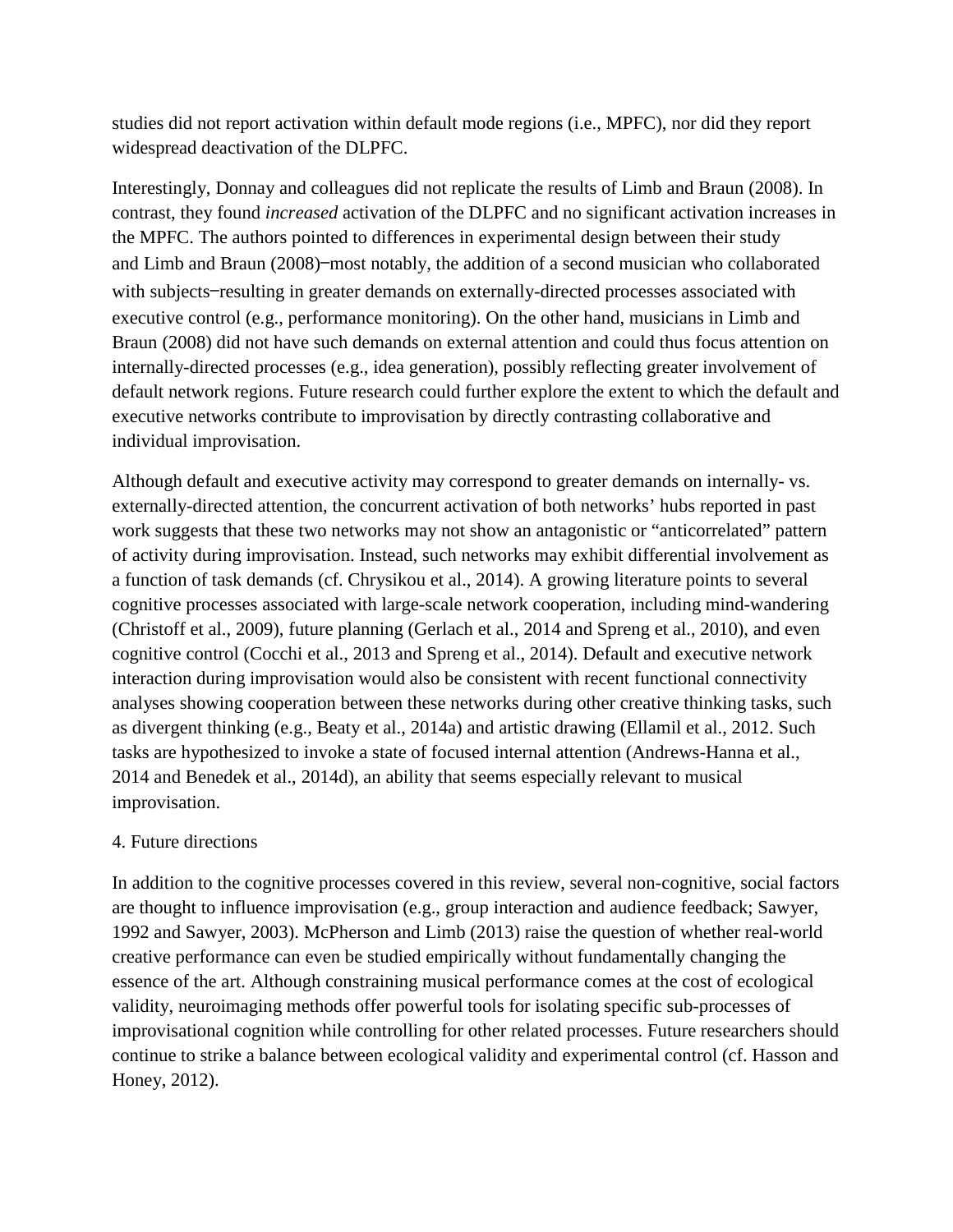Throughout this review, Pressing's (1998) model was used as a framework for interpreting the results of neuroimaging studies on improvisation. Importantly, although the model seems to fit with the literature, the extent to which activation patterns reflect theoretical mechanisms remains unclear. Indeed, one's ability to retrospectively associate brain activity with theory relies on some degree of reverse inference (Poldrack, 2006). Future work should test specific hypotheses related to Pressing's (1988) model and rely less on reverse inferences. To further validate results, researchers could collect behavioral data (e.g., response times) in addition to brain imaging data, which could be used to correlate with activation within a specific region of interest (Poldrack, 2006). Such approaches have already been employed in past work. For example, Bengtsson et al. (2007) assessed the numerical deviation of improvised melodies from predetermined templates and found that as improvised melodies deviated more from the templates, activation within the pre-SMA increased. Future research should use similar approaches to determine the cognitive processes underlying musical improvisation.

Improvisation research should continue to employ both behavioral and neurophysiological techniques to study spontaneous creativity. Several innovative methods have already been developed to study improvisation behaviorally (e.g., Goldman, 2013, Norgaard, 2011, Norgaard, 2014 and Norgaard et al., 2013). Improvisation researchers would also benefit from embracing new and emerging methods in cognitive neuroscience. Like other forms of complex cognition, improvisation involves dynamic communication between regions across the entire cortex. Functional connectivity methods provide useful tools for analyzing the relative influence of nodes within large-scale functional networks (Bullmore and Sporns, 2009 and van den Heuvel and Hulshoff Pol, 2010). Such methods have begun to emerge in the improvisation literature (e.g., Donnay et al., 2014, Pinho et al., 2014 and Wan et al., 2014). Adopting a network-based approach will allow researchers to move beyond analyzing discrete regions in isolation, and transition toward a more fine-grained understanding of the mechanisms underlying musical improvisation.

## **Acknowledgments**

I thank Mathias Benedek, Donald Hodges, Michael Kane, Jeni Pathman, and Paul Silvia for their comments on this manuscript.

## **References**

Abraham, A., 2014. Creative thinking as orchestrated by semantic processing vs. cognitive control brain networks. Front. Hum. Neurosci. 8, 95.

Andrews-Hanna, J.R., 2012. The brain's default network and its adaptive role in internal mentation. Neuroscientist 18, 251–270.

Andrews-Hanna, J.R., Smallwood, J., Spreng, R.N., 2014. The default network and selfgenerated thought: component processes, dynamic control, and clinical relevance.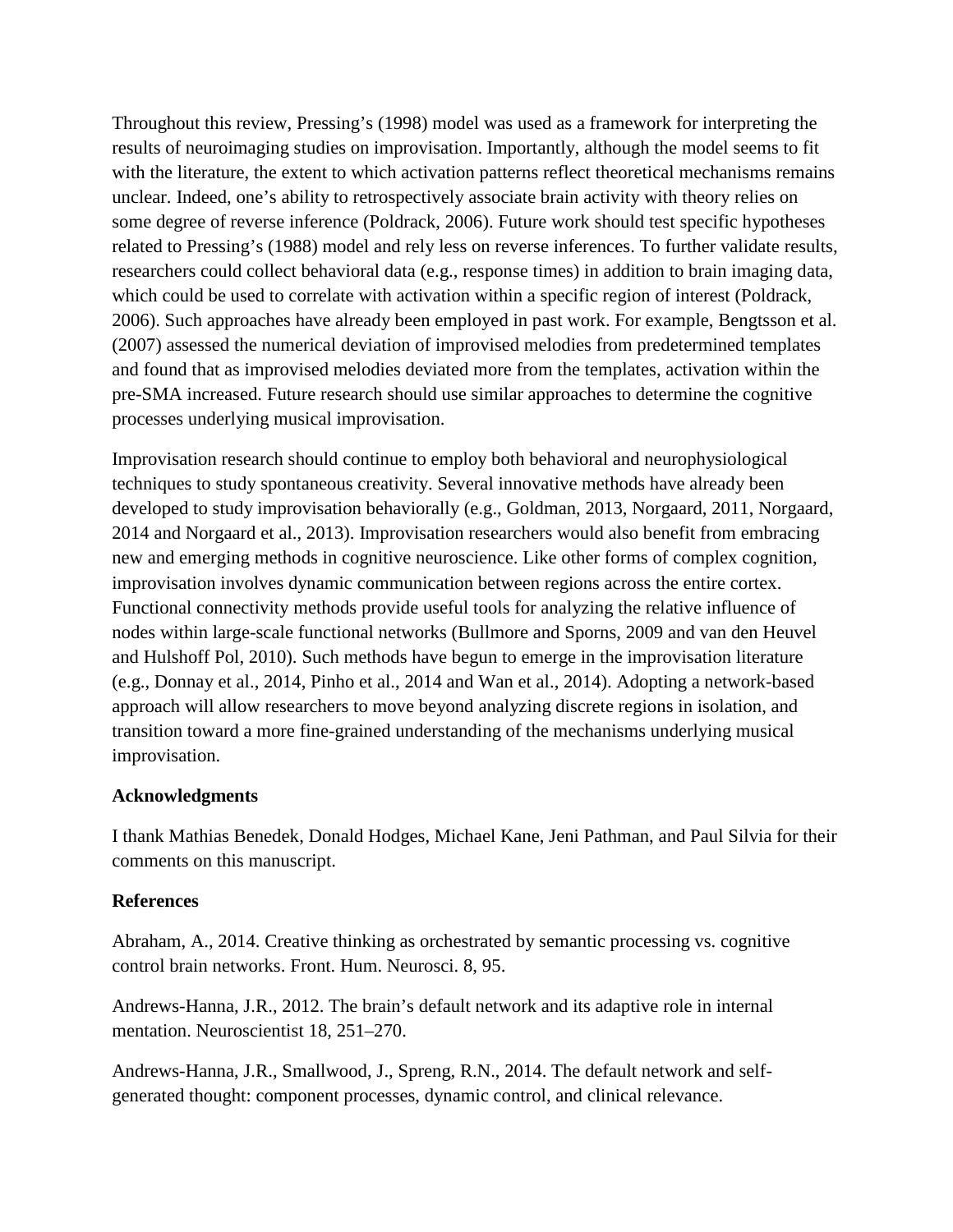Ann. N. Y. Acad. Sci. U. S. A. 1316, 29–52. Badre, D., Poldrack, R.A., Pare-Blagoev, E.J., Insler, R.Z., Wagner, A.D., 2005. Dissociable controlled retrieval and generalized selection mechanisms in ventrolateral prefrontal cortex. Neuron 47, 907–918.

Barr, N., Pennycook, G., Stolz, J.A., Fugelsang, J.A., 2014. Reasoned connections: a dualprocess perspective on creative thought. Think. Reason. 21, 61–75.

Beaty, R. E., Benedek, M., Kaufman, S. B., & Silvia, P. J., 2014a. Default and executive network coupling supports creative idea production, Submitted for publication.

Beaty, R.E., Benedek, M., Wilkins, R.W., Jauk, E., Fink, A., Silvia, P.J., Neubauer, A.C., 2014b. Creativity and the default mode network: a functional connectivity analysis of the creative brain at rest. Neuropsychologia 64, 92–98.

Beaty, R.E., Silvia, P.J., 2012. Why do ideas get more creative across time? An executive interpretation of the serial order effect in divergent thinking tasks. Psychol. Aesthet. Creat. Arts 6, 309–319.

Beaty, R.E., Silvia, P.J., 2013. Metaphorically speaking: cognitive abilities and the production of figurative language. Mem. Cogn. 41, 255–267.

Beaty,R.E., Silvia, P.J.,Nusbaum, E.C.,Jauk, E.,Benedek,M., 2014c. The roles of associative and executive processes in creative cognition. Mem. Cogn. 42, 1186–1197.

Beaty, R.E., Smeekens, B.A., Silvia, P.J., Hodges, D.A., Kane, M.J., 2013. A first look at the role of domain-general cognitive and creative abilities in jazz improvisation. Psychomusicol. Music Mind Brain 23, 262–268.

Benedek, M., Beaty, R.E., Jauk, E., Koschutnig, K., Fink, A., Silvia, P.J., Neubauer, A.C., 2014. Creating metaphors: the neural basis of figurative language production. NeuroImage 90, 99–106.

Benedek, M., Borovnjak, B., Neubauer, A.C., Kruse-Weber, S., 2014a. Creativity and personality in classical, jazz and folk musicians. Personal. Individ. Differ. 63, 117–121.

Benedek, M., Jauk, E., Fink, A., Koschutnig, K., Reishofer, G., Ebner, F., Neubauer, A.C., 2014b. To create or to recall? Neural mechanisms underlying the generation of creative new ideas. NeuroImage 88, 125–133.

Benedek, M., Jauk, E., Sommer, M., Arendasy, M., Neubauer, A.C., 2014c. Intelligence, creativity, and cognitive control: the common and differential involvement of executive functions in intelligence and creativity. Intelligence 46, 73–83.

Benedek, M., Schickel, R.J., Jauk, E., Fink, A., Neubauer, A.C., 2014d. Alpha power increases in right parietal cortex reflects focused internal attention. Neuropsychologia 56, 393–400.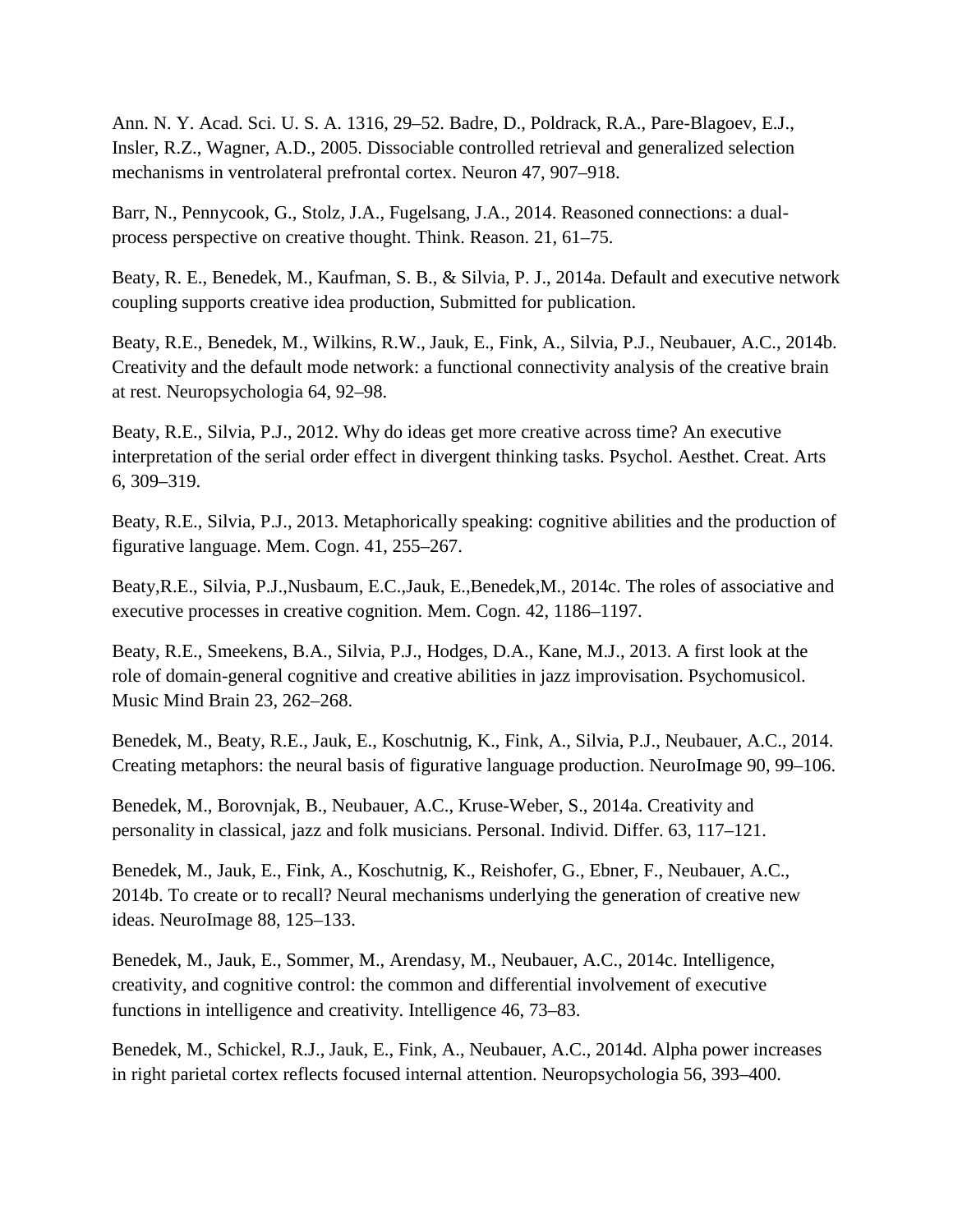Bengtsson, S.L., Csikszentmihalyi, M., Ullén, F., 2007. Cortical regions involved in the generation of musical structures during improvisation in pianists. J. Cogn. Neurosci. 19, 830.

Bengtsson, S., Ehrsson, H.H., Forssberg, H., Ullén, F., 2004. Dissociating brain regions controlling the temporal and ordinal structure of learned movement sequences. Eur. J. Neurosci. 19, 2591–2602.

Bengtsson, S.L., Ehrrson, H.H., Hashimoto, T., Kito, T., Ullén, F., Naito, E., Sadato, N., 2009. Listening to rhythms activates motor and premotor cortex. Cortex 45, 62–71.

Berkowitz, A.L., 2010. The Improvising Mind: Cognition and Creativity in the Musical Moment. Oxford University Press, Oxford, UK.

Berkowitz, A.L., Ansari, D., 2008. Generation of novel motor sequences: the neural correlates of musical improvisation. NeuroImage 41, 535–543.

Berkowitz, A.L., Ansari, D., 2010. Expertise-related deactivation of the right temporoparietal junction during musical improvisation. NeuroImage 49, 712–719.

Beudel,M.,de Jong,B.M.,2009. Overlap and segregation in predorsal premotor cortex activations related to free selection of self-referenced and target-based finger movements. Cereb. Cortex 19, 2361–2371.

Bischoff-Grethe, A., Goeder, K.M., Willingham, D.T., Grafton, S.T., 2004. Neural substrates of response-based sequence learning using fMRI. J. Cogn. Neurosci. 16, 127–138.

Botvinick, M.M., Cohen, J.D., Carter, C.S., 2004. Conflict monitoring and anterior cingulate cortex: an update. Trends Cogn. Sci. 8, 539–546.

Brown, S., Martinex, M.J., Parsons, L.M., 2006. Music and language side by side in the brain: a PET study of the generation of melodies and sentences. Eur. J. Neurosci. 23, 2791–2803.

Buckner, R.L., Carroll, D.C., 2007. Self-projection and the brain. Trends Cogn. Sci. 11, 49–57.

Bullmore, E., Sporns, O., 2009. Complex brain networks: graph theoretical analysis of structural and functional systems. Nat. Rev. Neurosci. 10, 186–198.

Christoff, K., Gordon, A.M., Smallwood, J., 2009. Experience sampling during fMRI reveals default network and executive system contributions to mind wandering. Proc. Natl. Acad. Sci. U. S. A. 106, 8719–8724.

Chrysikou, E.G.,Weber, M.J., Thompson-Schill, S.L., 2014.A matched filter hypothesis for cognitive control. Neuropsychologia 62, 341–355.

Cocchi, L., Zalesky, A., Fornito, A., Mattingley, J.B., 2013. Dynamic cooperation and competition between brain systems during cognitive control. Trends Cogn. Sci. 17, 494–501.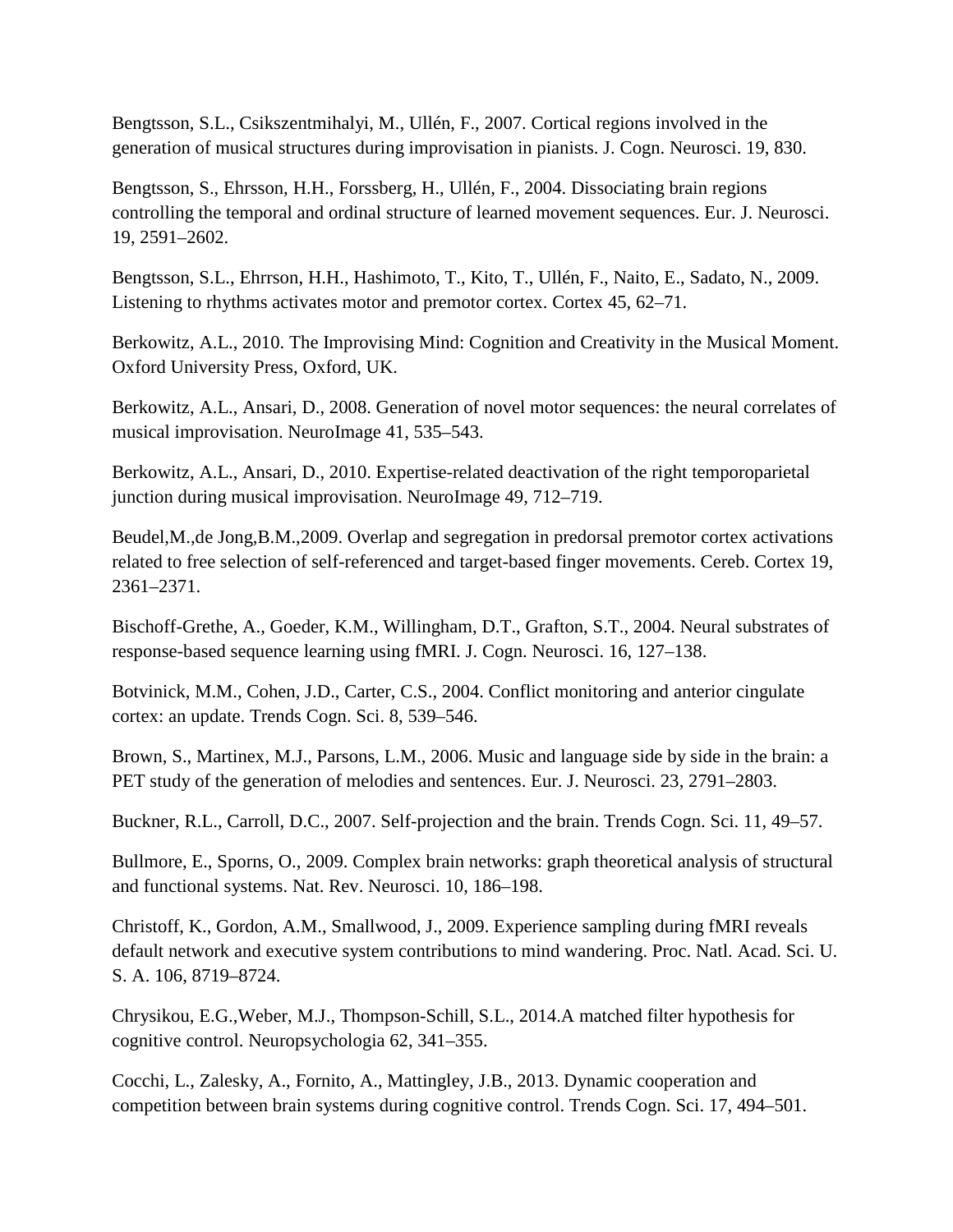Corbetta, M., Patel, G., Schulman, G.L., 2008. The reorienting system of the human brain: from environment to theory of mind. Neuron 58, 306–324.

Corbetta, M., Shulman, G.L., 2002. Control of goal-directed and stimulus-driven attention in the brain. Nat. Rev. Neurosci. 3, 201–215.

de Manzano, Ö., Ullén, F., 2012a. Activation and connectivity patterns of the presupplementary and dorsal premotor areas during free improvisation of melodies and rhythms. NeuroImage 63, 272–280.

de Manzano, Ö., Ullén, F., 2012b. Goal-independent mechanisms for free response generation: creative and pseudo-random performance share neural substrates. NeuroImage 59, 772–780.

Dietrich, A., Kanso, R., 2010. A review of EEG, ERP, and neuroimaging studies of creativity and insight. Psychol. Bull. 136, 822–848.

Donnay, G.F.,Rankin, S.K., Lopez-Gonzalez,M.,Jiradejvong, P., Limb, C.J., 2014. Neural substrates of interactive musical improvisation: an fMRI study of 'trading fours' in jazz. PLOS ONE 3, e88665.

Dreisbach, G., Haider, H., 2009. How task representations guide attention: further evidence for the shielding function oftask sets. J. Exp. Psychol. Learn. Mem. Cogn. 35, 477–486. Ellamil, M.,

Dobson, C., Beeman, M., Christoff, K., 2012. Evaluative and generative modes of thought during the creative process. NeuroImage 59, 1783–1794.

Ericsson, K.A., 2013. Training history, deliberate practice and elite sports performance: an analysis in response to Tucker and Collins review—what makes champions? Br. J. Sports Med. 47, 533–535.

Ericsson, K.A., Krampe, R., Tesch-Römer, C., 1993. The role of deliberate practice in the acquisition of expert performance. Psychol. Rev. 100, 363–406.

Fink, A., Benedek, M., 2014. EEG alpha power and creative ideation. Neurosci. Biobehav. Rev. 44, 111–123.

Fink, A., Grabner, R.H., Benedek, M., Reishofer, G., Hauswirth, V., Fally, M., Neubauer, A.C., 2009. The creative brain: investigation of brain activity during creative problem solving by means of EEG and fMRI. Hum. Brain Map. 30, 734–748.

Forstmann, B.U., Brass, M., Koch, O., von Cramon, D.Y., 2006. Voluntary selection of task sets revealed by functional magnetic resonance imaging. J. Cogn. Neurosci. 18, 388–398.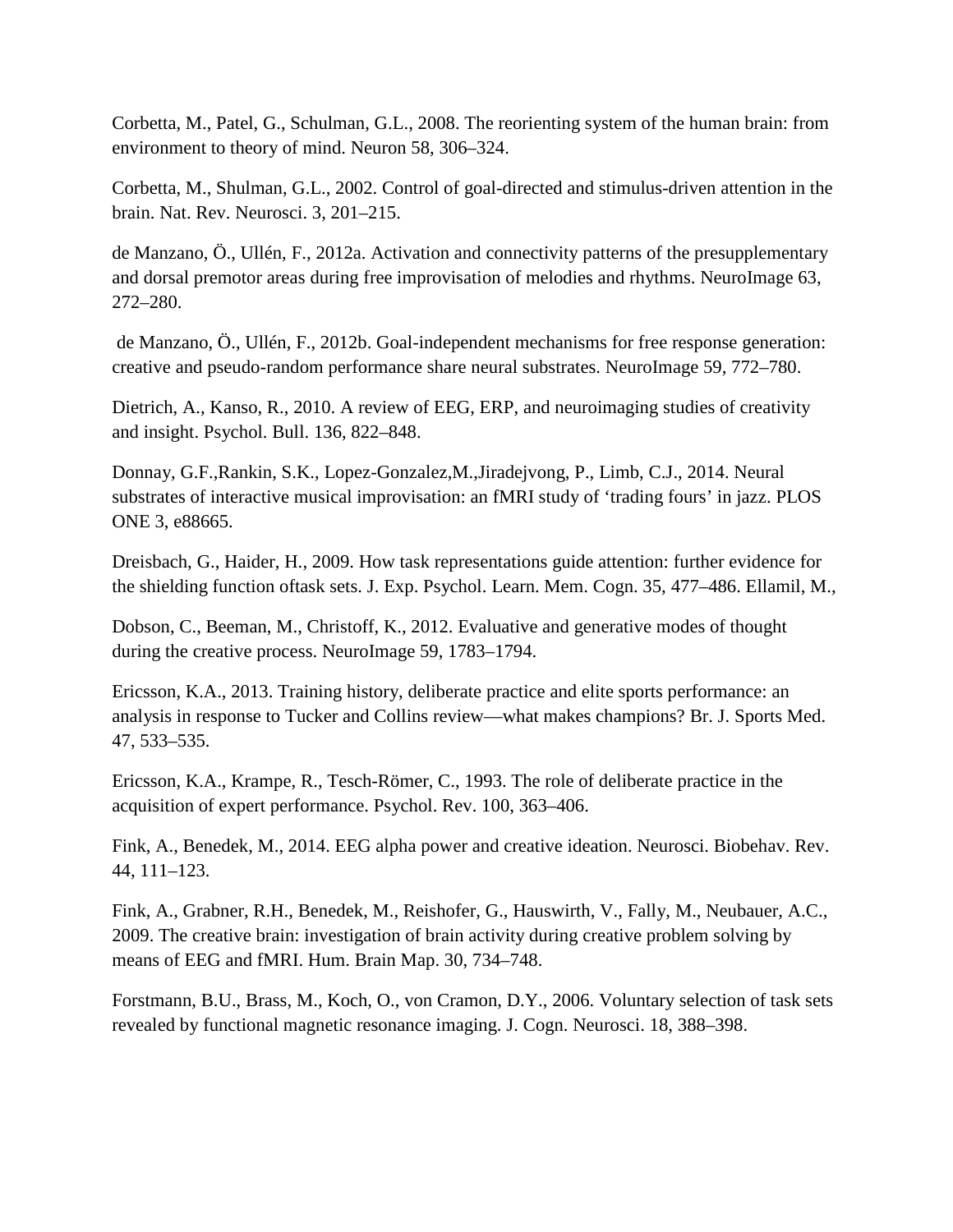Gerlach, K.D., Spreng, R.N., Madore, K.P., Schacter, D.L., 2014. Future planning: default network activity coupes with frontoparietal control network and reward-processing regions during process and outcome simulations. Soc. Cogn. Affect. Neurosci. 12, 1942–1951.

Goldman, A., 2013. Towards a cognitive-scientific research program for improvisation: theory and an experiment. Psychomusicol. Music Mind Brain 23, 210–221.

Gonen-Yaacovi, G., de Souza, L.C., Levy, R., Urbanski, M., Josse, G., Volle, E., 2013. Rostral and caudal prefrontal contribution to creativity: a meta-analysis of functional imaging data. Front. Hum. Neurosci. 7, 465.

Grabner, R.H., Neubauer, A.C., Stern, E., 2006. Superior performance and neural effi- ciency: the impact of intelligence and expertise. Brain Res. Bull. 69, 422–439.

Gusnard, D.A., Raichle, M.E., 2001. Searching for a baseline: functional imaging and the resting human brain. Nat. Rev. Neurosci. 2, 685–694.

Hambrick, D.Z., Oswald, F.L., Altmann, E.M., Meinz, E.J., Gobet, F., Campitelli, G., 2014. Deliberate practice: is that all it takes to become an expert? Intelligence 45, 34–45.

Hambrick, D.Z., Meinz, E.J., 2011. Limits on the predictive power of domain-specific experience and knowledge in skilled performance. Curr. Direct. Psychol. Sci. 20, 275–279.

Hasson, U., Honey, C.J., 2012. Future trends in neuroimaging: neural processes as expressed within real-life contexts. NeuroImage 62, 1272–1278.

Hirshorn, E.A., Thompson-Schill, S.L., 2006. Role of the let inferior frontal gyrus in covert word retrieval: neural correlates of switching during verbal fluency. Neuropsychologia 44, 2457–2557.

Howard-Jones, P.A., Blakemore, S.J., Samuel, E.A., Summers, I.R., Claxton, G., 2005. Semantic divergence and creative story generation: an fMRI investigation. Cogn. Brain Res. 25, 240–250.

Jauk, E., Benedek,M., Neubauer,A.C., 2014. The road to creative achievement: a latent variable model of ability and personality predictors. Eur. J. Pers. 28, 95–105.

Jung, R.E., Mead, B.S., Carrasco, J., Flores, R.A., 2013. The structure of creative cognition in the human brain. Front. Hum. Neurosci. 7, 330. Karabanov, A., Blom, O., Forsman, L., Ullén, F., 2009. The dorsal auditory pathway is involved in performance of both auditory and visual rhythms. NeuroImage 44, 480–488.

Kowatari,Y., Hee Lee, S.,Yamamura, H., Nagamori,Y., Levy, P.,Yamane, S.,Yamamoto, M., 2009. Neural networks involved in artistic creativity. Hum. Brain Map. 30, 1678–1690.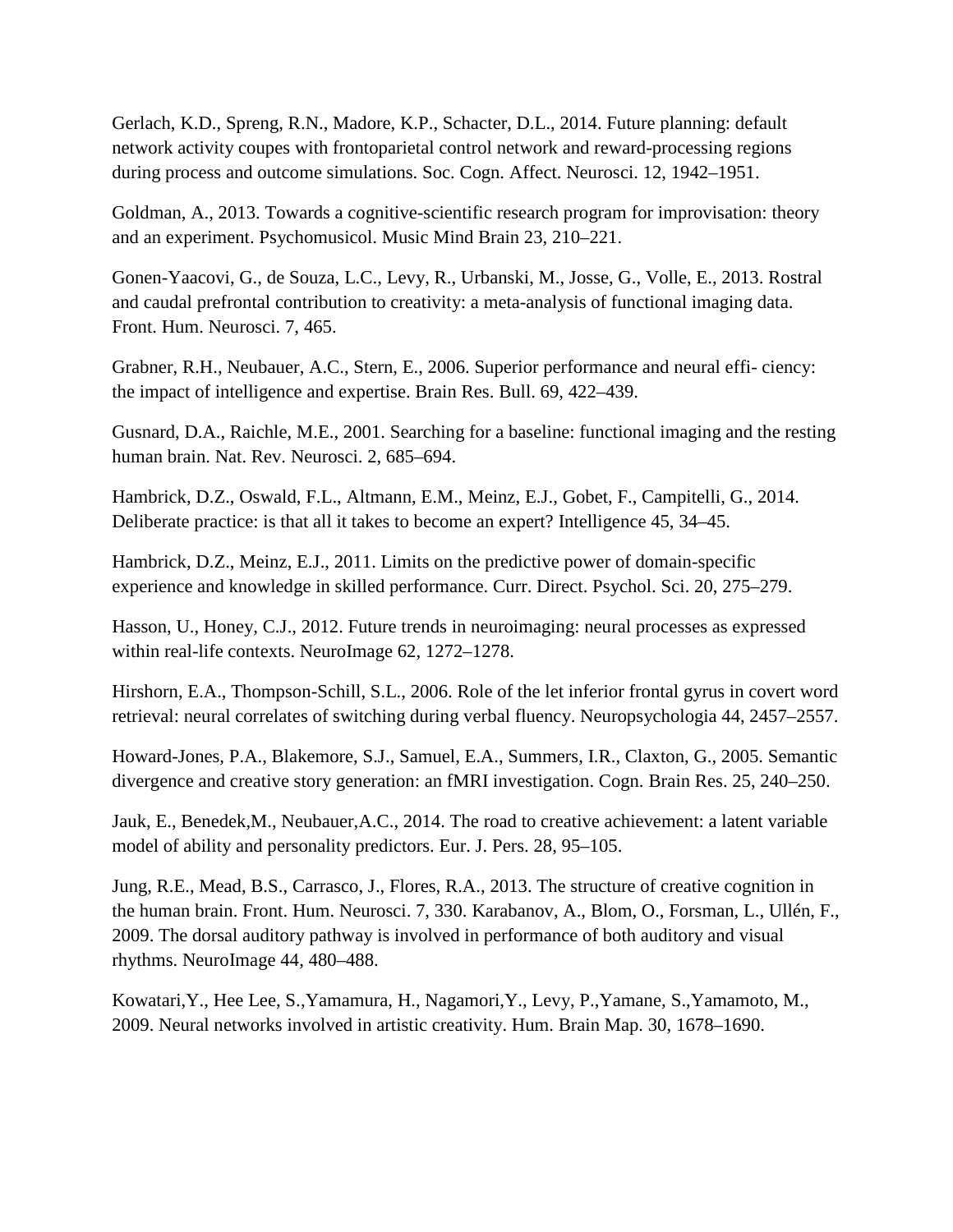Lee, C.S., Therriault, D.J., 2013. The cognitive underpinnings of creative thought: A latent variable analysis exploring the roles of intelligence and working memory in three creative thinking processes. Intelligence 41, 306–320.

Lewis, C., Lovatt, P.J., 2013. Breaking away from set patterns of thinking: improvisation and divergent thinking. Think. Skills Creat. 9, 46–58.

Limb, C.L., Braun, A.R., 2008. Neural substrates of spontaneous musical performance. An fMRI study of jazz improvisation. PLoS ONE 3, e1679.

Liu, S., Chow, H.M., Xu, Y., Erkkinen, M.G., Swelt, K.E., Eagle, M.W., Braun, A.R., 2012. Neural correlates of lyrical improvisation: an fMRI study of freestyle rap. Nat. Sci. Rep. 2, 834.

McMillan, R.L., Kaufman, S.B., Singer, J.L., 2013. Ode to positive constructive daydreaming. Front. Psychol. 4, 626. McPherson, M., Limb, C.J., 2013. Difficulties in the neuroscience of creativity: Jazz improvisation and the scientific method. Ann. N. Y. Acad. Sci. 1303, 80–83.

Mednick, S.A., 1962. The associative basis of the creative process. Psychol. Rev. 69, 220–232.

Meinz, E.J., Hambrick, D.Z., 2010. Deliberate practice is necessary but not sufficient to explain individual differences in piano sight-reading skill. Psychol. Sci. 21, 914–919.

Mok, L.W., 2014. The interplay between spontaneous and controlled processing in creative cognition. Front. Hum. Neurosci. 8, 663.

Neubauer, A.C., Fink, A., 2009. Intelligence and neural efficiency. Neurosci. Biobehav. Rev. 33, 1004–1023. Norgaard, M., 2011. Descriptions of improvisational thinking by artist-level jazz musicians. J. Res. Music Educ. 59, 109–127.

Norgaard, M., 2014. How jazz musicians improvise: the central role of auditory and motor patterns. Music Percept. Interdiscip. J. 31, 271–287.

Norgaard, M., Jonathan, S., Marian, M., 2013. Testing cognitive theories by creating a patternbased probabilistic algorithm for melody and rhythm in jazz improvisation. Psychomusicol. Music Mind Brain 23, 243–254.

Nusbaum, E.C., Silvia, P.J., 2011. Are intelligence and creativity really so different? Fluid intelligence, executive processes, and strategy use in divergent thinking. Intelligence 39, 36–45.

Nusbaum, E.C., Silvia, P.J., Beaty, R.E., 2014. Ready, set, create: what instructing people to be creative reveals about the meaning and mechanisms of divergent thinking. Psychol. Aesthet. Creat. Arts 8, 423–432.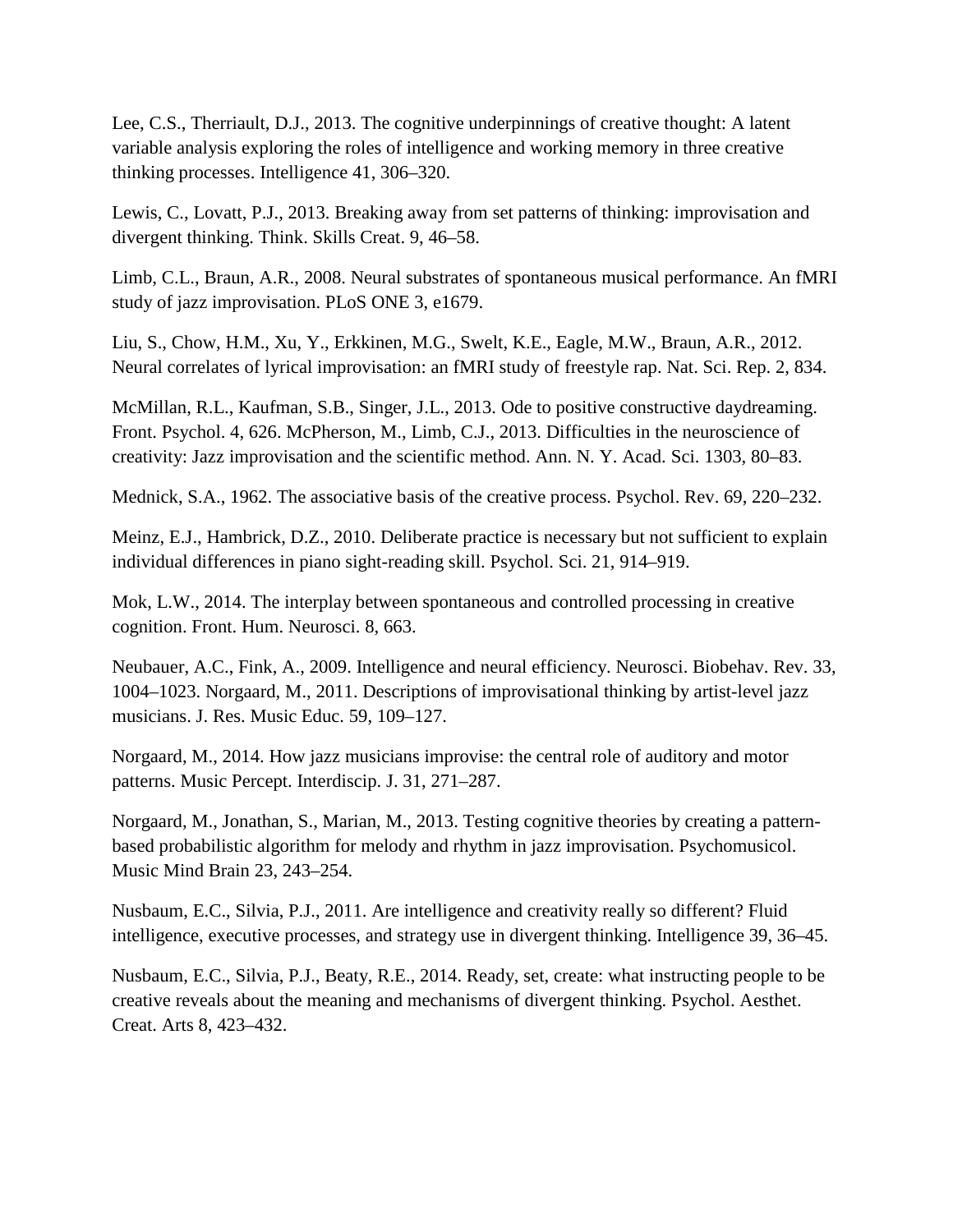O'Callaghan, C., Shine, J.M., Lewis, S.J., Andrews-Hanna, J.R., Irish, M., 2015. Shaped by our thoughts: a new task to assess spontaneous cognition and its associated neural correlates in the default network. Brain Cogn. 93, 1–10.

Pinho,A., de Manzano, Ö., Fransson, P., Eriksson, H., Ullén, F., 2014. Connecting to create: expertise in musical improvisation is associated with increased functional connectivity between premotor and prefrontal areas.J. Neurosci. 34, 6156–6163.

Plucker, J.A., 1999. Is the proof in the pudding? Reanalyses of Torrance's (1958 to present) longitudinal data. Creat. Res. J. 12, 103–114.

Poldrack, R.A., 2006. Can cognitive processes be inferred from neuroimaging data? Trends Cogn. Sci. 10, 59–63. Pressing, J., 1988. Improvisation: methods and models. In: Sloboda, J.A. (Ed.), Generative Processes in Music: The Psychology of Performance, Improvisation, and Composition. Clarendon Press, Oxford, pp. 129–178.

Pressing, J., 1998. Psychological constraints on improvisational expertise and communication. In: Nettl, B., Russell, M. (Eds.), In the Course of Performance: Studies in the World of Musical Improvisation. University of Chicago Press, Chicago and London, pp. 47–68.

Sawyer,R.K., 1992.Improvisational creativity: ananalysis ofjazzperformance.Creat. Res. J. 5, 253–263. Sawyer, R.K., 2003. Improvised Dialogues: Emergence and Creativity in Conversation. Ablex Publishing, Westport, CT.

Schacter, D.L., Addis, D.R., Hassabis, D., Martin, V.C., Spreng, R.N., Szpunar, K.K., 2012. The future of memory: remembering, imagining, and the brain. Neuron 76, 677–694.

Schubotz, R.I., von Cramon, D.Y., 2001. Interval and ordinal properties of sequences are associated with distinct premotor areas. Cereb. Cortex 11, 210–222.

Silvia, P.J., Beaty, R.E., Nusbaum, E.C., 2013.Verbal fluency and creativity: general and specific contributions of broad retrieval ability (Gr)factors to divergentthinking. Intelligence 41, 323– 340.

Simon, H.A., Chase, W.G., 1973. Skill in chess. Am. Sci. 61, 394–403.

Sowden, P.T., Pringle, A., Gabora, L., 2014. The shifting sands of creative thinking: connections to dual-process theory. Think. Reason. 21, 40–60.

Spreng, R.N., DuPre, E., Selarka, D., Garcia, J., Gojkovic, S., Mildner, J., Turner, G., 2014. Goal-congruent default network activity facilitates cognitive control. J. Nuerosci. 34, 14108– 14114.